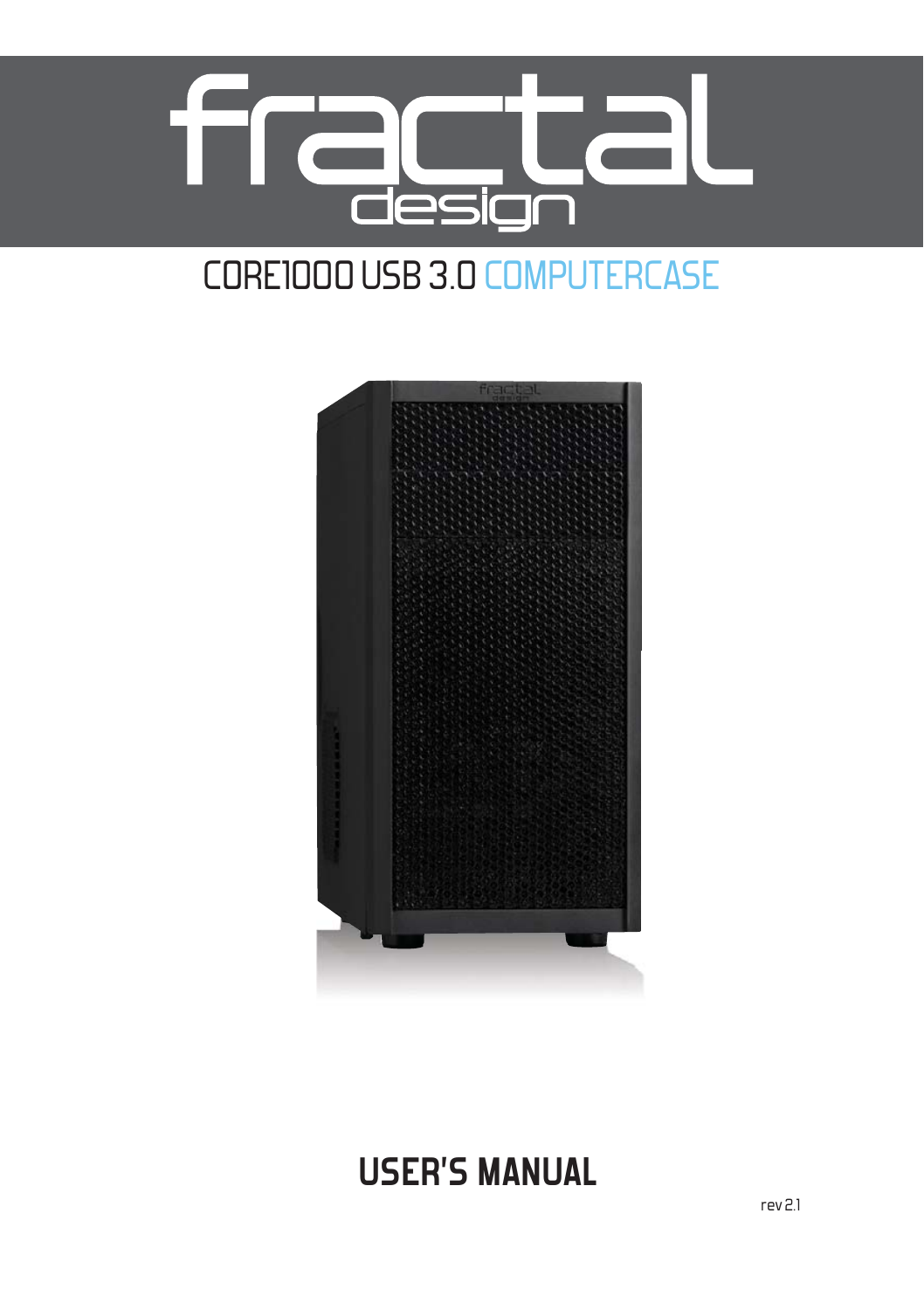# **About Fractal Design – our concept**

Without a doubt, computers are more than just technology - they have become an integral part of our lives. Computers do more than make living easier, they often define the functionality and design of our homes, our offices and ourselves.

The products we choose represent how we want to describe the world around us and how we want others to perceive us. Many of us are drawn to designs from Scandinavia, which are organized, clean and functional while remaining stylish, sleek and elegant. We like these designs because they harmonize with our surroundings and become nearly transparent. Brands like Georg Jensen, Bang Olufsen, Skagen Watches and Ikea are just a few that represent this Scandinavian style and efficiency.

In the world of computer components, there is only one name you should know, **Fractal Design**.

For more information and product specifications, visit www.fractal-design.com



# **Support**

Europe and Rest of World: support@fractal-design.com North America: support.america@fractal-design.com DACH: support.dach@fractal-design.com China: support.china@fractal-design.com

Fractal De sign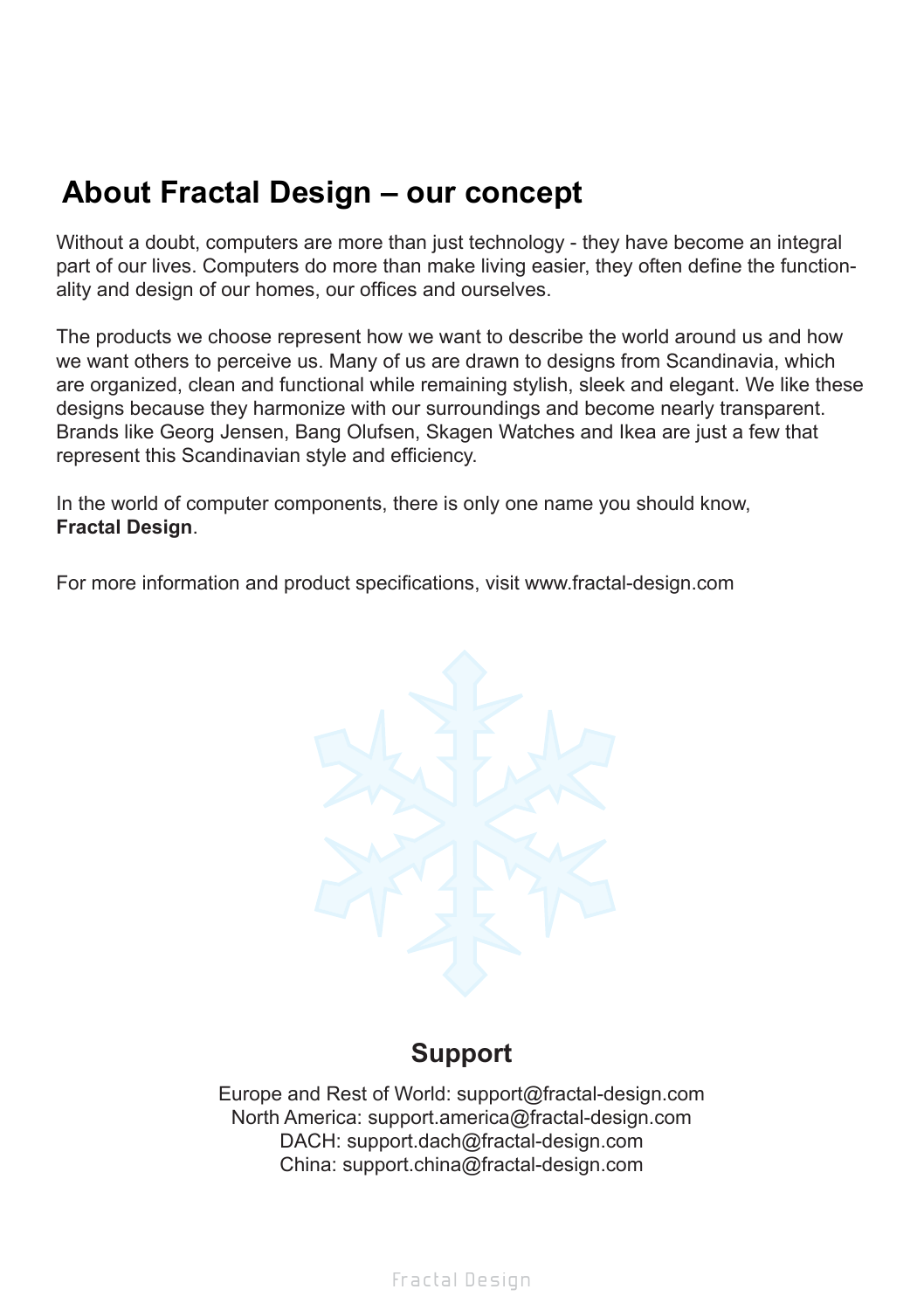# **Table of Contents:**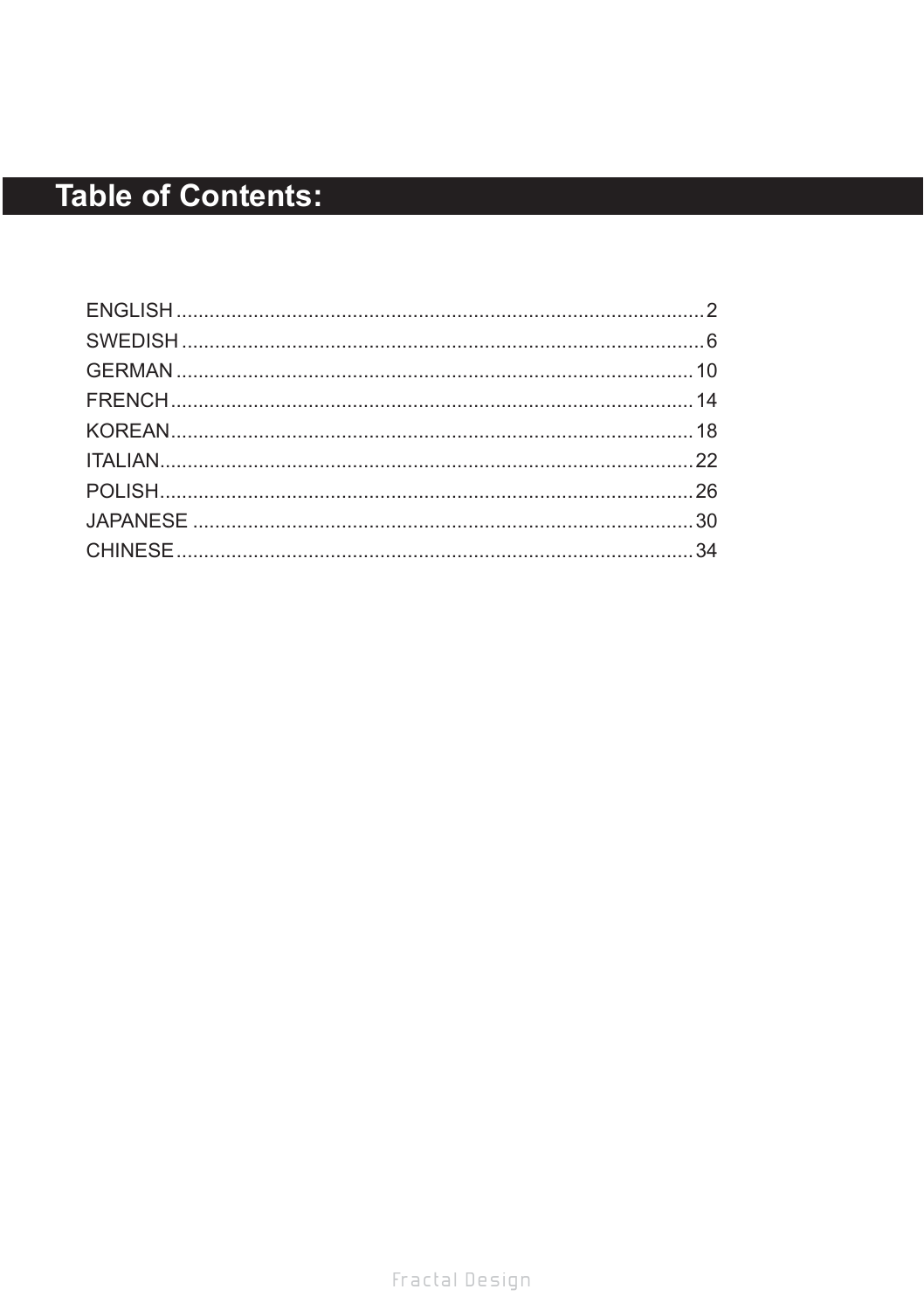# **Thank you and congratulations on your purchase of your new Fractal Design Core 1000 USB 3.0 mATX Computer Case!**

Before using the case, please take the time to read these instructions carefully.

# **About Fractal Design – our concept**

The concept of Fractal Design is to provide products with an extraordinary design level, without compromising the important factors of quality, functionality and pricing. The computer of today has come to play a central role in most people's home, creating a demand for appealing design of the computer itself and its accessories.

Our main product areas are computer enclosures, power supplies, cooling and Media Center-products, such as Home Theatre-enclosures, keyboards and remote controls.

# **Designed and engineered in Sweden**

All Fractal Design products have been thoroughly designed, tested and specified in our Swedish head quarter. The well-known ideas of Scandinavian design can be found through all of our products; a minimalistic but yet striking design - less is more.

# **Limited Warranty and Limitation of Liability**

This product is guaranteed for twelve (12) months from the date of delivery to enduser against defects in materials or workmanship. During this period, the product will either be repaired or replaced, upon our discretion. The product must be returned to the agent from whom it was purchased with shipping prepaid.

The warranty does not cover:

- I. A product which has been used for hire purposes, misused, handled carelessly or other than in accordance with any instructions provided with respects to it's use.
- $II.$  A product with damages from acts of nature such as lightning, fire, flood or earthquake are not covered by the warranty.
- III. A product where the serial number have been removed or tampered with.

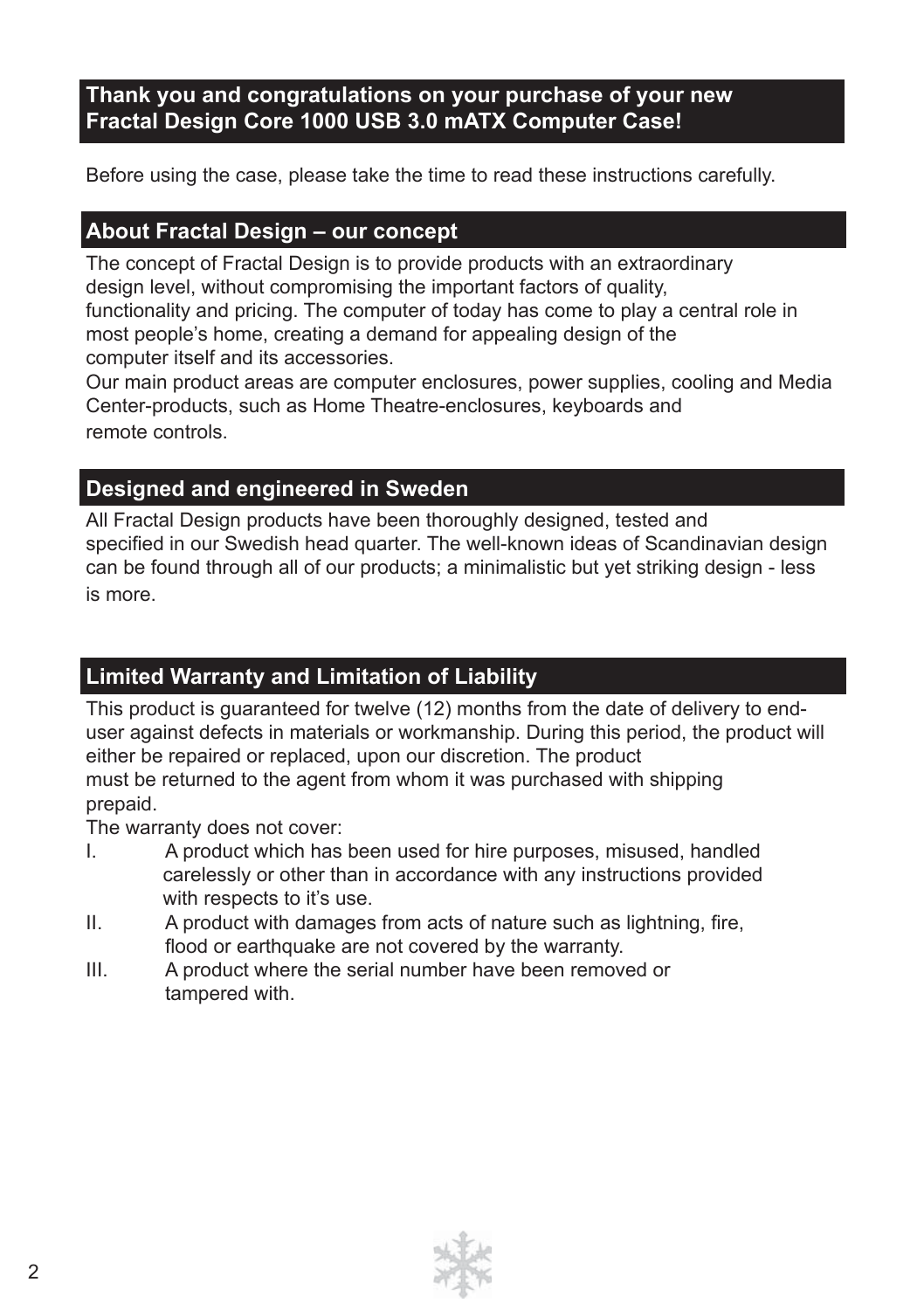# **Core Series - 1000 USB 3.0**

The new Fractal Design Core Series offers a unique combination of design, features, cooling performance and value.

# **Key features**

- Simple yet elegant front panel with mesh and filter
- Optimized for performance in a small, micro atx form factor with multiple cooling options
- A total of 3 fan slots (1x 120mm filtered in front, 1x 92mm in rear, 1x 120mm in side panel)
- One fan included (1x 120mm in front)
- Innovative, easily removable HDD-tray which mounts the HDD's vertically with anti vibration silicone grommets
- Supports graphic cards with lengths up to 350mm when lower HDD mount is not used
- Supports 3x 2.5" SSD
- Easily removable front panel with clip on fan slots

The Core 1000 USB 3.0 brings many features usually only seen in more expensive and larger cases. It supports long graphics cards up to 350mm due to the innovative, vertical and removable HDD mounting bracket. The front panel's easily removable and pre-fitted with fan filters to ensure a dust free interior. The sleek black interior is matched and contrasted with white expansion slots. Similar to the Define Series, all the HDD trays are fitted with anti-vibration silicon grommets for optimal silence.

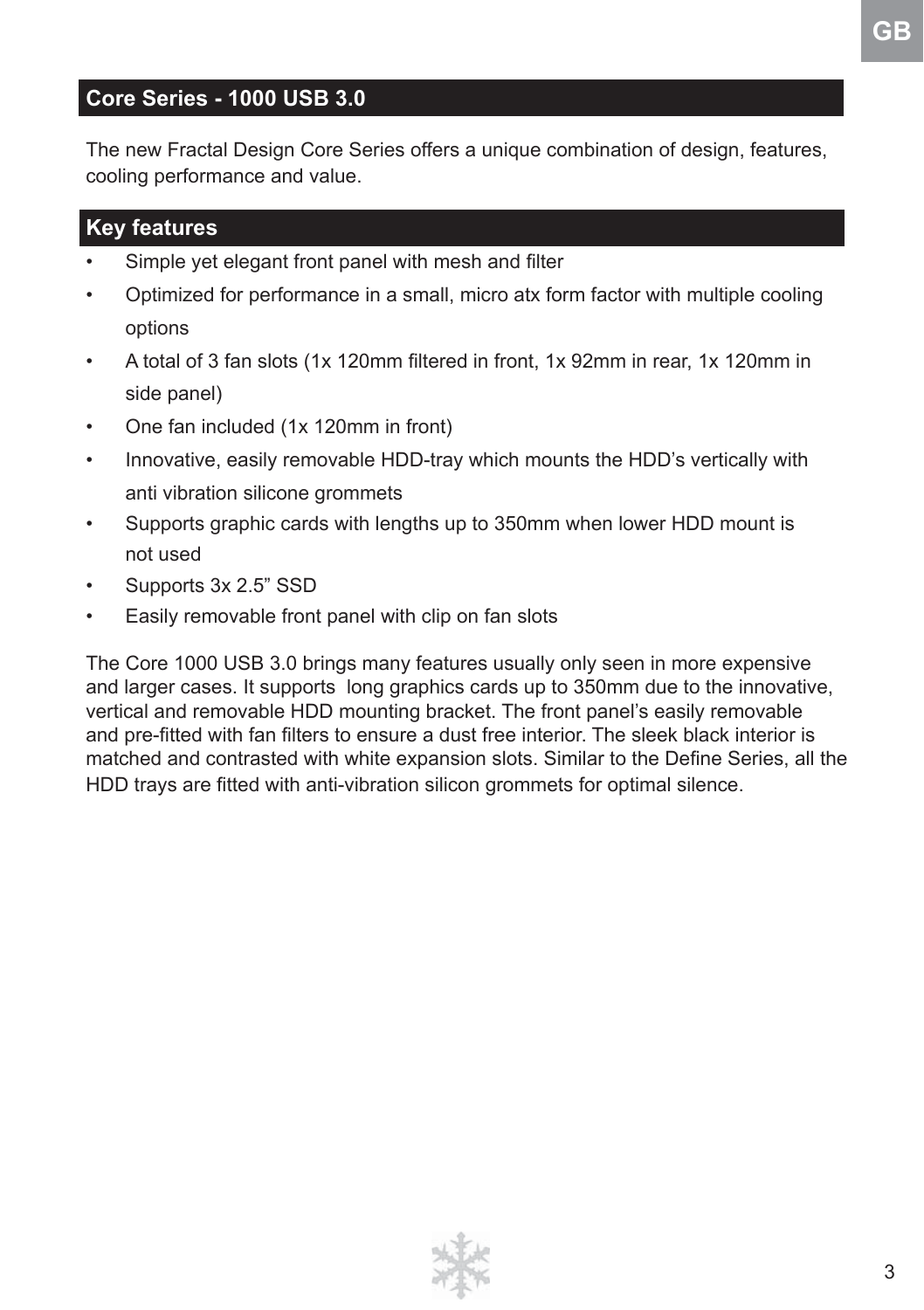# **Cooling system**

- 1 front mounted Fractal Design 120mm fan @ 1200rpm included
- Additional 2 fan slots available for optional fans; one 92mm in rear and one 120mm in side panel

# **Specifications**

- 2x 3.5 inch HDD trays or 3x 2.5" SSD You can mount 1x 3.5 inch HDD tray and 1x 2.5" SSD at the same time
- 2x 5.25 inch bays, with 1x 5.25>3.5 inch converter included
- 1x USB 2.0, 1x USB 3.0 and Audio I/O mounted on side of front panel
- No PSU included
- M/B compatibility: Mini ITX and Micro ATX
- 4 expansion slots with sleek white painted brackets
- Supports graphic cards with lengths up to 210mm when lower HDD mount is used
- Supports graphic cards with lengths up to 350mm when lower HDD mount is not used
- Supports CPU coolers with height of 135mm
- Case size (WxHxD): 175x355x420mm with front and top bezel in place
- Net weight: 4.1kg

# **Additional information**

- \* EAN/GTIN-13: 7350041081098
- \* UPC: 817301011099
- \* Product code: FD-CA-CORE-1000-USB3-BL
- \* Also available for System Integrators

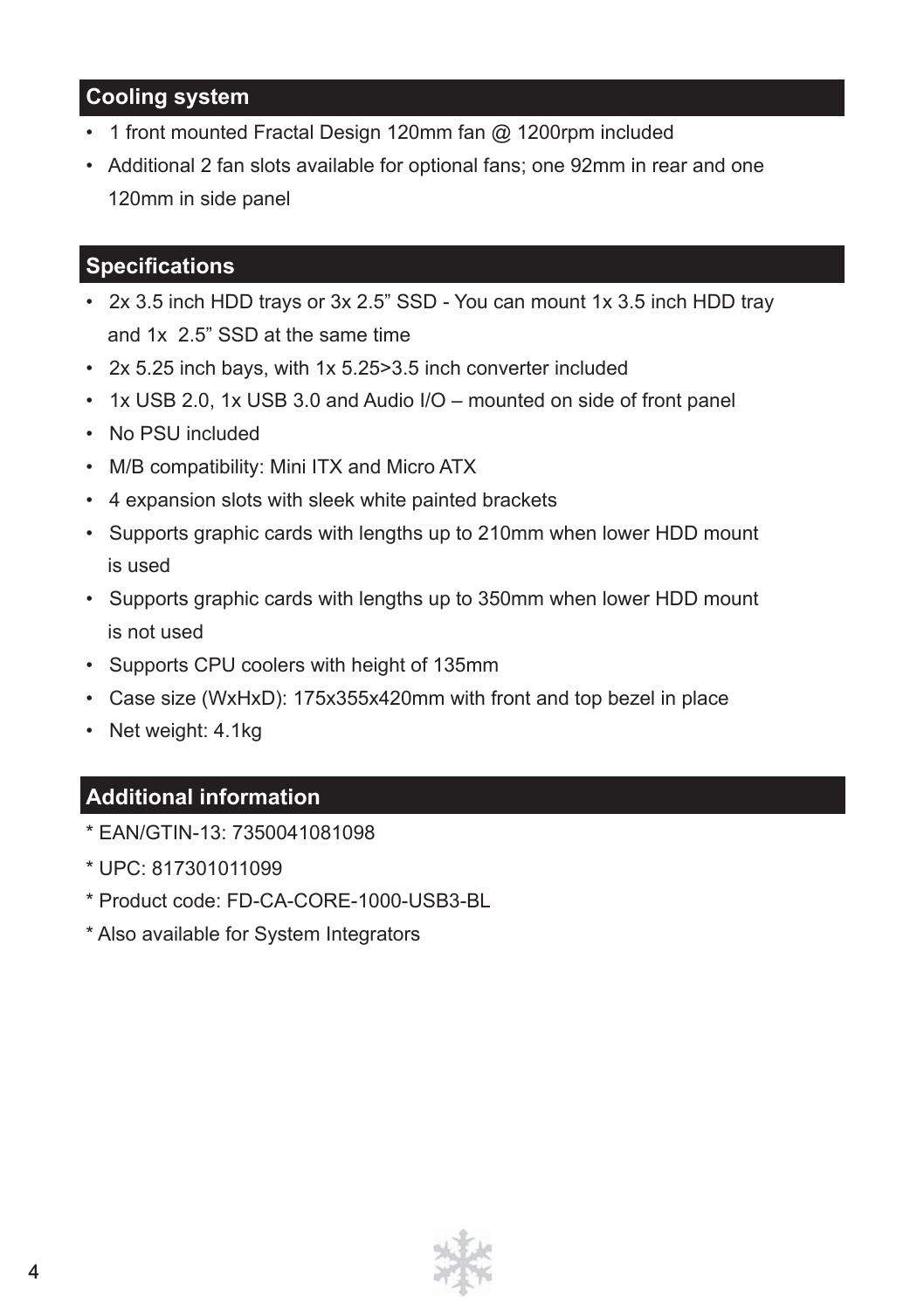# **Installing Graphic cards longer than 260mm**

To be future proof, Core 1000 USB 3.0 supports graphic cards longer than 210mm

simply by only using the top HDD mount. When only one HDD is used, the chassis supports graphic cards with lengths up to 350mm! Note however that you usually cannot use the lower HDD mount when having a long graphics card, since the power connector will hit the HDD tray.

### **Cleaning the filters**

The filters are placed at the usual air intakes to prevent dust in the system. When they get dirty they also obstruct the airflow and they need to be cleaned with a regular interval for optimal cooling.

To clean the front filter, the front fan needs to be disconnected from the power source. When they are disconnected, remove the front panel using the handle in the bottom, pull outwards and the front should come off. Clean the filters and then snap it back on. Don't forget to connect the fan afterwards.

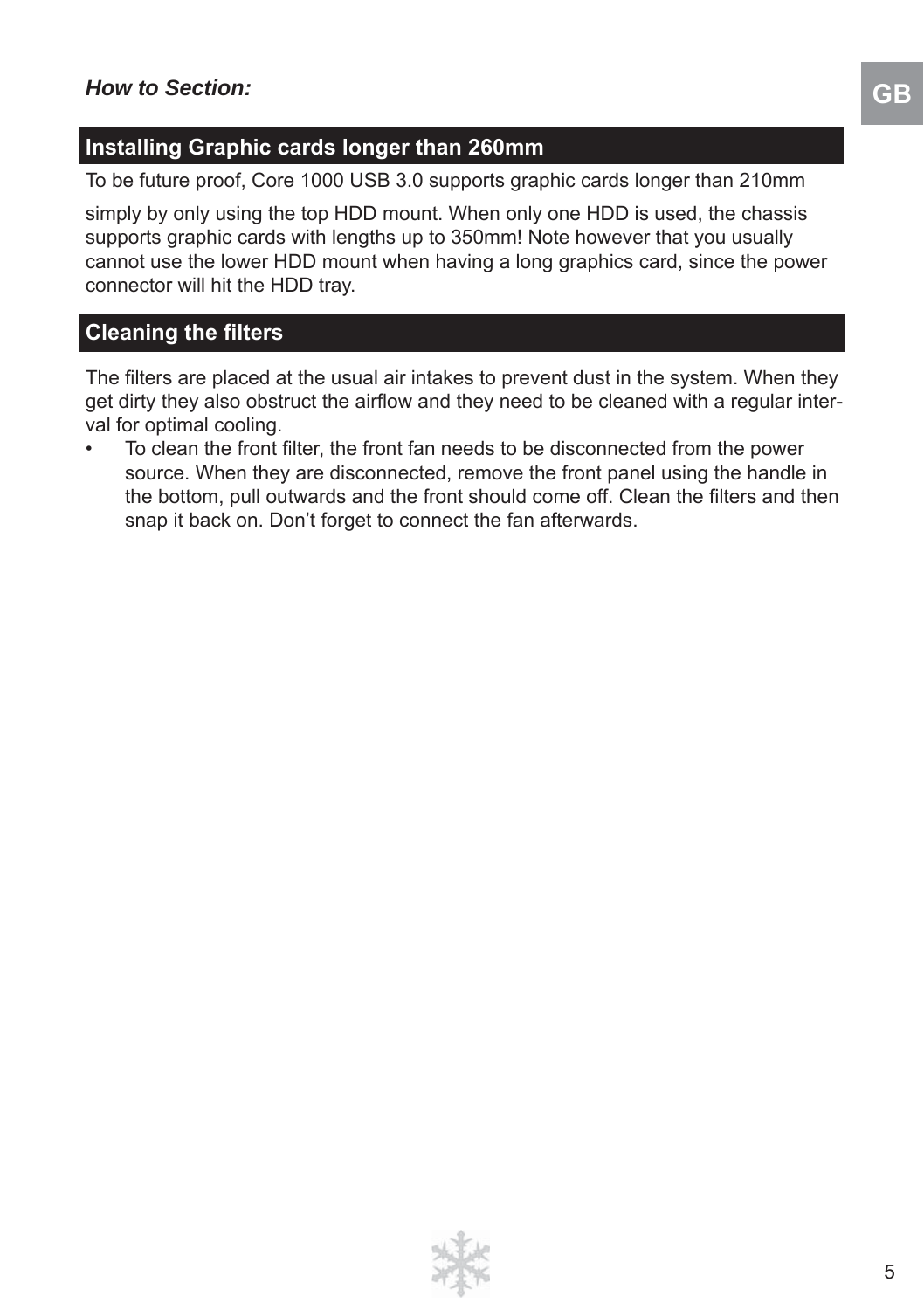# Tack för ditt köp av Fractal Design Define Mini mATX datorchassi!

Innan du fortsätter med uppackning rekommenderar vi dig att läsa dessa anvisningar noggrant.

# **Om Fractal Design – Vårt koncept**

Fractal Designs vision är att leverera produkter med en tilltalande och snygg design utan att kompromissa med viktiga faktorer såsom kvalitet, funktionalitet och pris. Datorn har idag en central roll i många människors hem vilket ställer helt nya krav på utseende och design. Våra viktigaste produktområden utgörs idag av datorlådor, nätaggregat, kylning och Media Center-produkter.

### **Framtagen och designad i Sverige**

Alla Fractal Designs produkter är noggrant utformade och testade i vårt svenska huvudkontor. Det välkända skandinaviska designspråket löper som en röd tråd genom sortimentet. En minimalistisk men slående design – less is more.

### **Garanti och ansvarsbegränsning**

Denna produkt är garanterad att under tolv (12) månader från dagen för leverans till slutanvändare vara utan fel i material eller utförande under den angivna perioden. Under denna period kommer produkten antingen att repareras eller bytas. Produkten skall återlämnas till återförsäljaren från vilket den köptes med frakt förbetalt. Garantin omfattar inte:

- I. En produkt som har använts för uthyrning, missbrukas, hanteras vårdslöst eller annat utöver anvisningar med avseenden på IT-användning.
- II. Skador från naturkrafter som blixtnedslag, brand översvämning eller jordbävning omfattas inte av garantin.
- III. En produkt där serienumret har avlägsnats eller på annat sätt manipulerats.

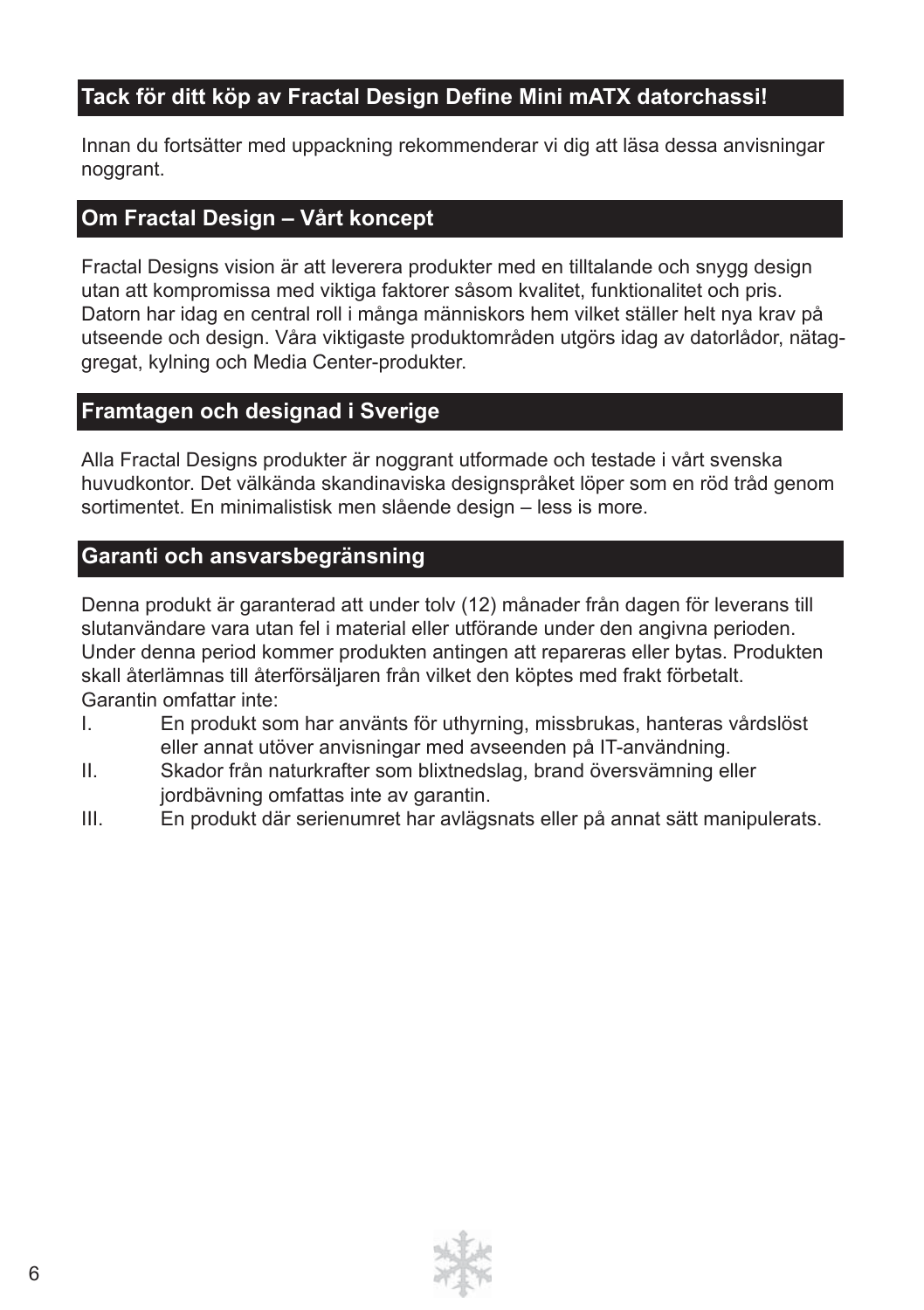# **Core Serien - 1000 USB 3.0**

Core serien från Fractal Design erbjuder en unik kombination av design, smarta lösningar, kylning, och prestanda.

# **Nyckelfunktioner**

- Snygg mesh-front som har fläktfilter redan förmonterat
- Optimerad för prestanda, i en väldigt liten mATX förpackning utan att spara in på kylningsmöjligheter
- Totalt 3 fläktplatser (1x 120mm fram, 1x 92 bak, 1x 120mm i sidopanelen)
- 1x 120mm förmonterad i fronten ingår
- En HDD-Vagga för 2 hårddiskar sitter sidomonterad med vibrationsdämpande silikon förmonterat
- Stödjer grafikkort upp till 350mm i längd om ingen HDD sitter i nedre vaggan
- Stödjer upp till 3st 2,5" SSD
- Löstagbar frontpanel med snabbfäste för fläkt

Core 1000 USB 3.0 har många funktioner som man normalt endast hittar i dyrare och större chassin. Det är en väldigt liten mATX låda som lätt går att ställa undan, och ändå har den plats för hela 350mm långa grafikkort. Detta görs möjligt tack vare den smarta lösningen där HDD monteras vertikalt utmed sidoplåten. HDD-platserna har självklart vibrationsdämpare i silikon förmonterade för en tystare upplevelse, precis som Define serien.

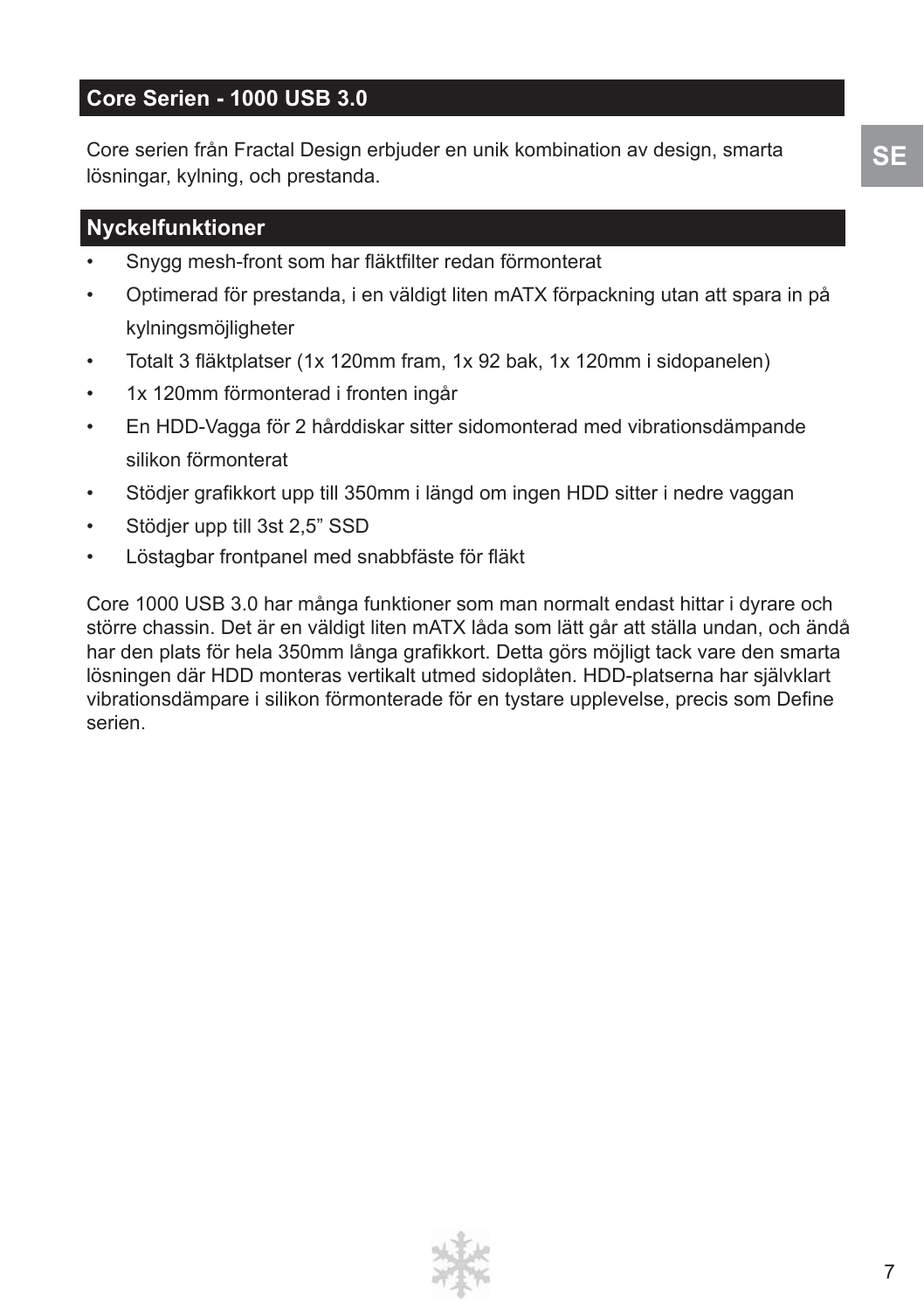# **Kylning**

- 1 frontmonterad Fractal Design 120mm fläkt @ 1200rpm ingår
- Ytterligare 2 fläktplatser för extrafläktar finns tillgängligt, en 92mm bak och en 120mm i sidopanelen

# **Specifikationer**

- 2x 3,5" vibrationsdämpade HDD-vaggor, kompatibla med upp till 3 SSD!
- 2x 5,25" fack, med en adapter från 5,25" till 3,5" för kortläsare eller FDD
- På fronten finns lättåtkomligt 1x USB2.0, 1x USB3.0 och Audio I/O
- Nätdel ingår ej (filtrerat luftintag för nätdel under lådan, som enkelt kan lossas för att rengöras)
- Passande moderkort: Mini-ITX och mATX
- 4 expansionsplatser täckta med vita skyddsplåtar
- Stöd för grafikkort med längd upp till 210mm med HDD i nedre platsen
- Stöd för grafikkort med längd upp till 350mm om nedra platsen om nedre platsen är ledig
- Stöd för CPU-kylare med en höjd på hela 135mm
- Storlek (BxHxD): 175x355x420mm (med front- och topp- paneler på plats)
- Nettovikt: 4,1kg

# **Övrig information**

- \* EAN/GTIN-13: 7350041081098
- \* UPC: 817301011099
- \* Produkt kod: FD-CA-CORE-1000-USB3-BL
- \* Finns även anpassade för systemintegratörer

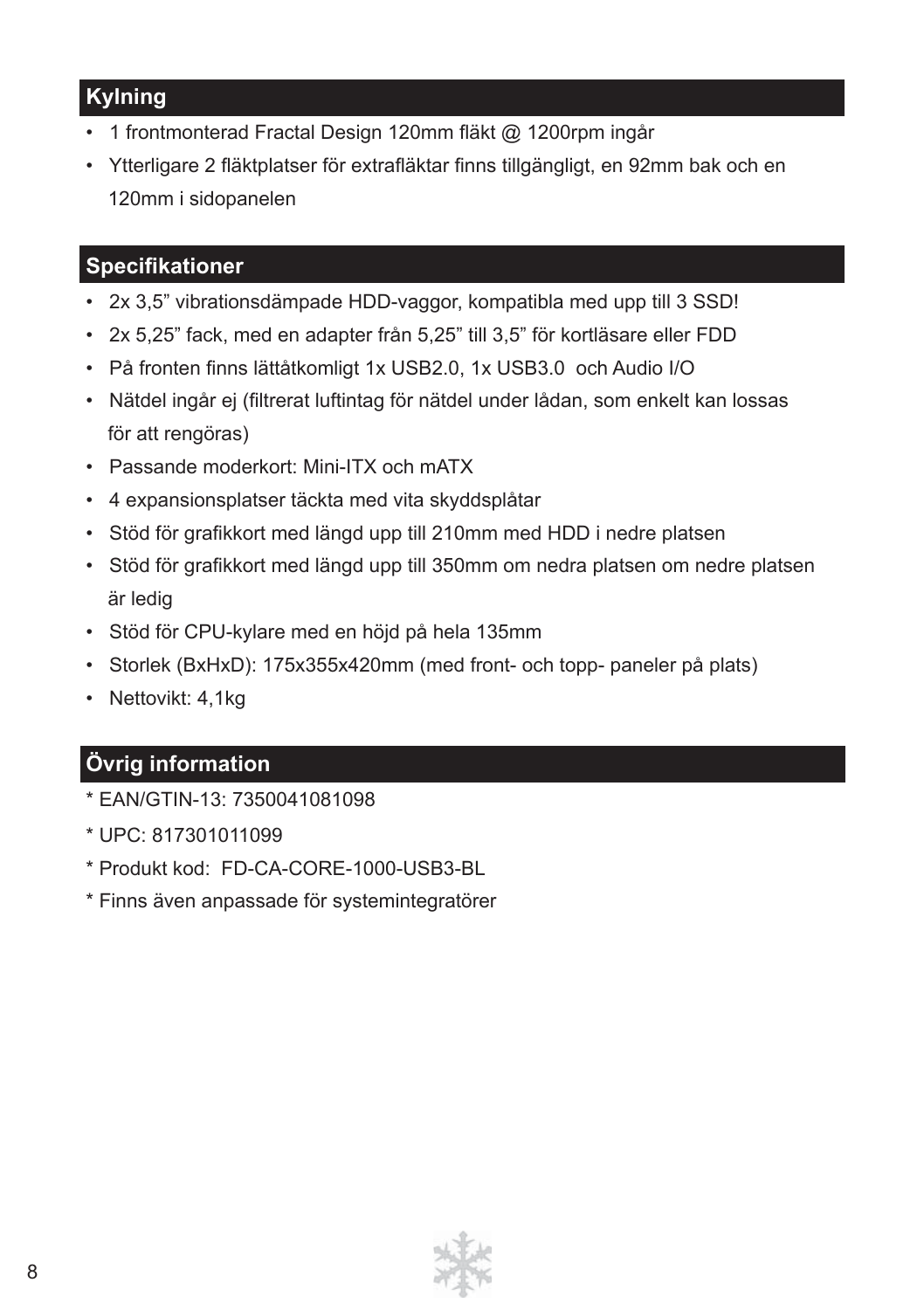# *Praktiska tips:*

# **Installera grafi kkort längre än 210mm**

För att vara framtidssäker stöder Core 1000 USB 3.0 grafikkort längre än 210mm om

den nedere HDD platsen ej används vilket gör att lådan stödjer grafikkort med längd upp till hela 350mm!

# **Rengöring av filter**

Filter är placerade i fronten för att förhindra att damm hopar sig i lådan vilket leder till sämre temperaturer och onödigt slitage. En regelbunden rengöring av filtret underlättar luftfl ödet samt får datorn att gå kallare.

För att rengöra det främre filtret måste först den främre fläkten kopplas ur. När det är gjort, lossa frontpanelen med hjälp av handtaget i botten, dra utåt och frontpanelen skall lossna. Rengör filtret och sätt tillbaka fronten. Glöm inte att koppla in fläktarna efteråt.

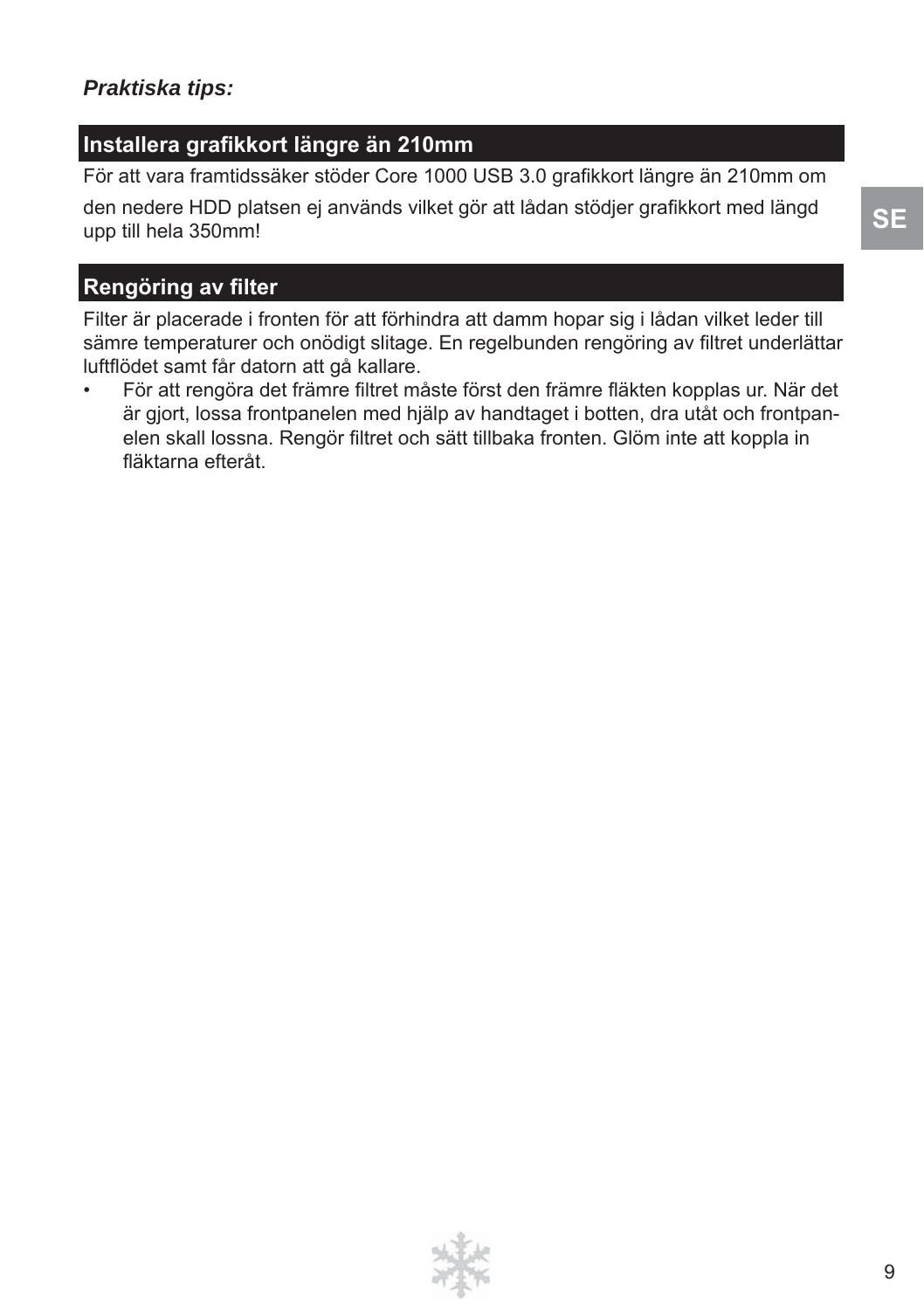# **Herzlichen Glückwunsch und vielen Dank, dass Sie sich für den Kauf des neuen Fractal Design Core 1000 USB 3.0 mATX Computergehäuses entschieden haben!**

Bevor Sie das Gehäuse benutzen, nehmen Sie sich die Zeit, um die Gebrauchsanweisung sorgfältig durchzulesen.

# **Über Fractal Design – unser Konzept**

Das Konzept von Fractal Design besteht darin, Produkte auf einem außergewöhnlichen Design-Level anzubieten, ohne dabei andere wichtige Features wie Qualität, Funktionalität und Preis zu vernachlässigen. Der Computer spielt heutzutage eine wichtige Rolle in den Haushalten der meisten Menschen und erweckt bei ihnen das Bedürfnis auf ein ansprechendes Design des Computers selbst, sowie seines Zubehörs. Der Umfang unserer Hauptprodukte reicht von Gehäusen über Netzteile, Kühlungsund Media-Center-Produkten wie Home-Theatre-Gehäuse bis hin zu Keyboards und Remote Controls.

### **Konzipiert und entwickelt in Schweden**

Sämtliche Fractal Design Produkte werden in unserem schwedischen Hauptsitz sorgfältig konzipiert, entwickelt und geprüft. Die außergewöhnlichen Eindrücke des Scandinavian Designs finden sich überall in unseren Produkten – ein elegantes und dennoch beeindruckendes Design – weniger ist mehr.

# **Befristete Garantie und Haltbarkeit**

Dieses Produkt bietet eine Herstellergarantie von zwölf (12) Monaten beginnend mit dem Lieferdatum an den Endverbraucher auf Materialschäden oder Produktionsfehler. Während dieser Zeit wird das Produkt bei Beeinträchtigungen nach unserem Ermessen entweder repariert oder komplett ausgetauscht. Das Produkt muss dann als freie Lieferung an den Händler, von dem es erworben wurde zurück gesandt werden. Die Garantie umfasst nicht:

- I. Ein Produkt, das zur Vermietung verwendet wurde, unsachgemäß und fahr lässig behandelt oder zu anderen Zwecken als in der beigefügten Gebrauchs anweisung beschrieben, in Gebrauch genommen wurde.
- II. Ein Produkt, das unwetterbedingte Schäden genommen hat durch Blitz, Feuer, Flut und Erdbeben oder andere Ursachen, die durch den Gebrauch der mitgelieferten Anleitung auszuschließen sind.
- III. Ein Produkt, bei dem die Seriennummer entfernt oder manipuliert wurde.

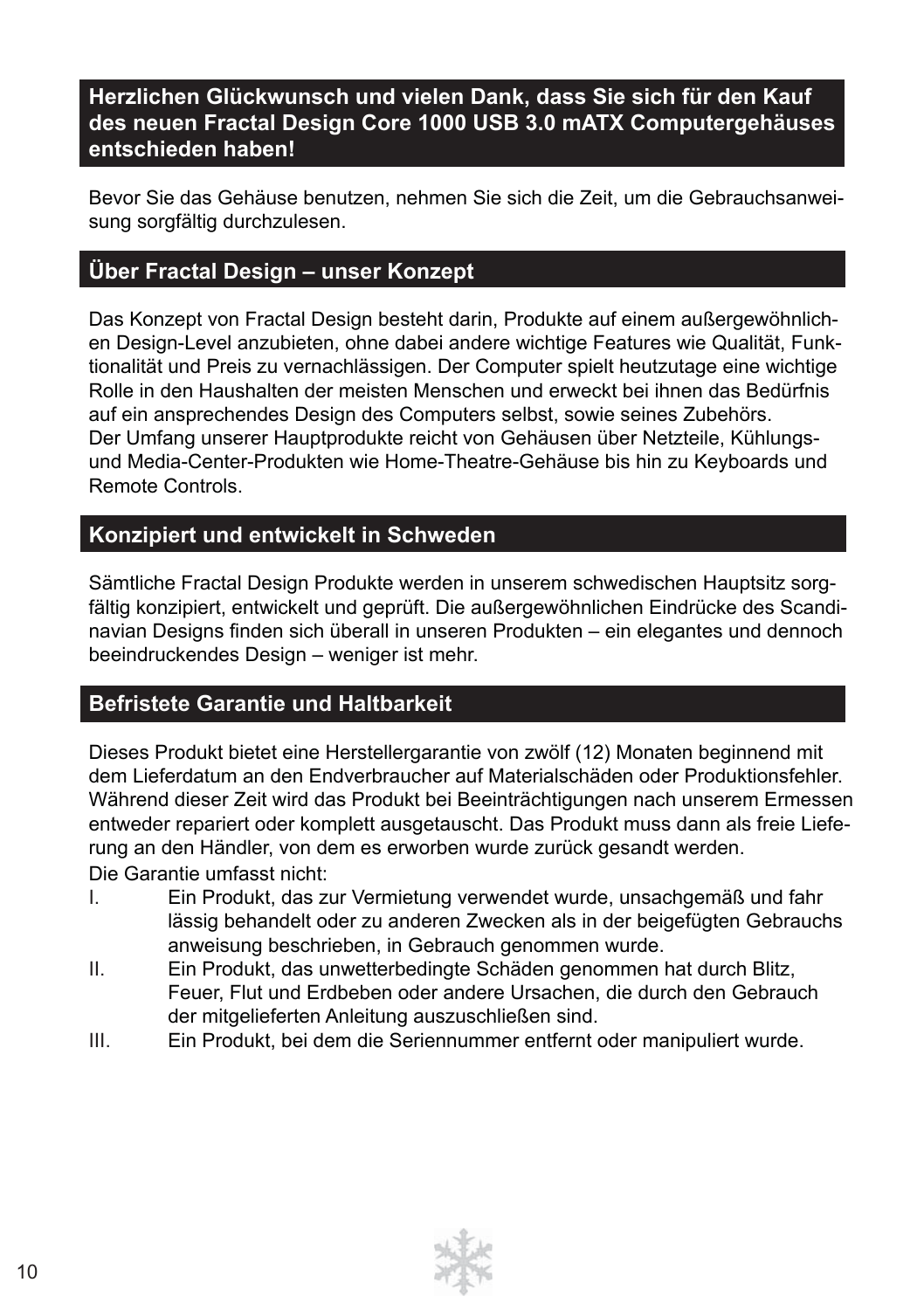# **Core Serie - 1000 USB 3.0**

Die neue Core Serie kombiniert exklusives, stilvolles und modernes Design, Features, Kühlungs-Performance und Nutzen.

# **Key Features**

- Elegantes Front Panel Design mit Gitter und Filter
- Optimiert für Performance in einer kleinen Micro atx Größe mit mehreren Kühlungsoptionen
- Insgesamt 3 Lüfter-Halterungen(Front: 1x 120mm, Rückseite: 1x 920mm und Seitenteil: 1x 120mm)
- 120mm Fractal Design Silent Series 15dB Lüfter vorne enthalten
- Innovativer, leicht herausnehmbarer HDD Schlitten, der die HDDs vertikal mit Anti-Vibrations Silikonscheibchen befestigt hält
- Unterstützt Grafikkarten bis zu einer Länge von etwa 350mm
- Unterstützt bis zu 3x 2.5" SSD
- Leicht abnehmbares Front Panel mit Clip-Halterung für Lüfter-Halterung

Das Core 1000 USB 3.0 bietet viele Features, die man normalerweise nur in teuren und großen Gehäusen findet. Es unterstützt Grafikkarten bis zu einer Länge von 350mm dank des innovativen herausnehmbaren HDD Käfigs. Das Front Panel ist leicht abnehmbar und vormontiert mit Lüfterfiltern um einen staubfreien Innenraum zu gewährleisten. Das glänzend schwarze Innere ist passend abgestimmt im Kontrast mit den weißen Erweiterungssteckplätze. Ähnlich wie bei der Define Serie, sind alle HDD Schlitten mit Silikon-Vibrationsdämpfern ausgestattet für optimale Geräuschlosigkeit.

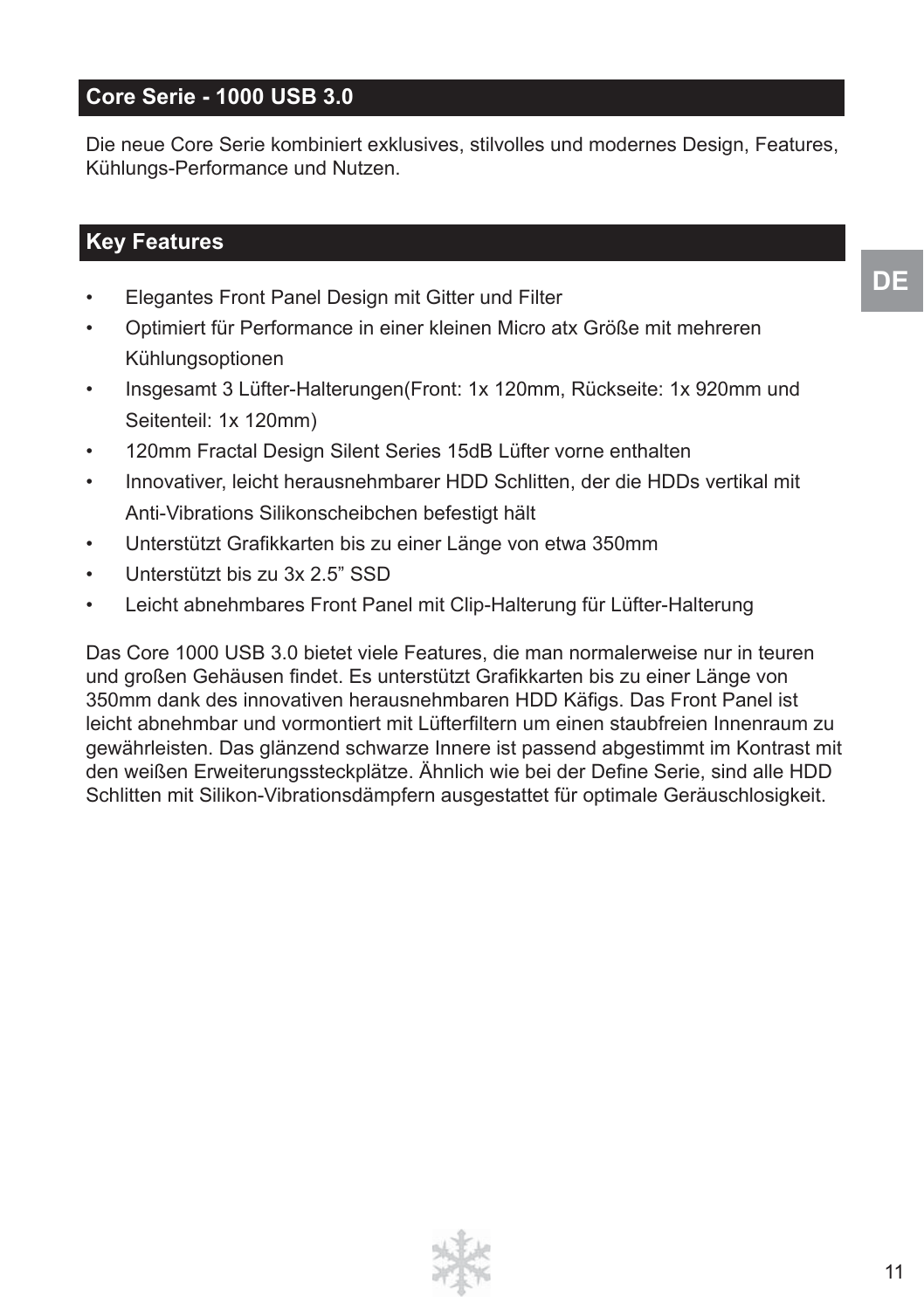# **Kühlungssystem**

- Front: Fractal Design Silent Series 120mm Lüfter @ 1200rpm enthalten
- Zusätzliche 2 Lüfter-Halterungen für weitere Lüfter; ein 92mm an der Rückseite und ein 120mm am Seitenteil

# **Technische Daten**

- 2x 3.5 Zoll HDD-Schlitten oder 3x 2.5 Zoll SSD. Sie können 1x 3.5 Zoll HDD Schlitten und 1x 2,5 Zoll SSD gleichzeitig montieren
- 2x 5.25 Zoll Käfige inklusive 1x 5.25 auf 3.5-Zoll-Konverter
- Am oberen Teil des Front Panels: 1x USB 2.0, 1x USB 3.0 und Audio I/O
- Kein Netzteil enthalten
- M/B Kompatibilität: Mini ITX und Micro ATX
- 4 Erweiterungssteckplätze mit weiß lackierten Halterungen
- Unterstützt Grafikkarten mit einer Länge bis zu 350mm ohne den HDD Käfig
- Unterstützt Grafikkarten mit einer Länge bis zu 210 mit eingesetzten HDD Käfig
- Unterstützt CPU Kühler mit einer Höhe bis zu 135mm
- Gehäuseabmessungen: (BxHxT): 175x355x420mm einschließlich der eingesetzten Front- und Oberfassungen.
- Netto Gewicht: 4.1kg

# **Zusätzliche Informationen**

- \* EAN/GTIN-13: 7350041081098
- \* UPC: 817301011099
- \* Produkt Code: FD-CA-CORE-1000-USB3-BL
- \* Auch erhältlich für System Integratoren

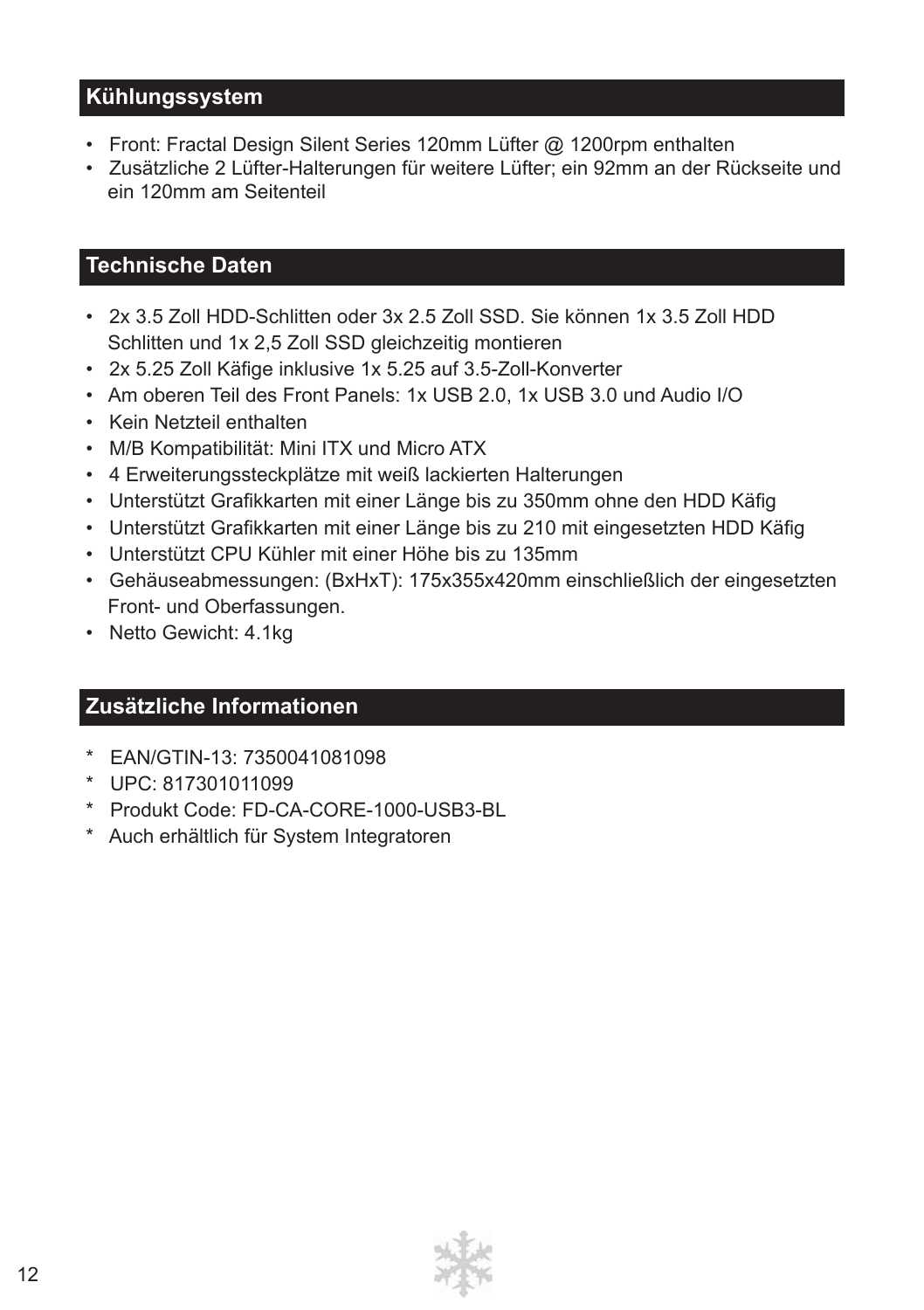# *Praktischer Anwendungsteil:*

### **Installieren von Grafi kkarten mit einer Länge über 260mm**

Um mit der Zukunft Schritt zu halten, unterstützt das Core 1000 USB 3.0 Grafikkarten, die länger als 210mm sind, in dem Sie nur den oberen HDD Käfig nutzen. Wenn nur ein HDD Käfig verwendet wird, unterstützt das Gehäuse Grafikkarten mit einer Länge bis zu 350mm. Beachten Sie, dass Sie den unteren HDD Käfig nicht verwenden können, wenn Sie eine längere Grafikkarte einsetzen wollen, da der Stromstecker der Grafikkarte an den Käfig stößt.

# **Säuberung der Filter**

Die Filter sitzen an den herkömmlichen Lufteinlassöffnungen, um zu verhindern, dass Staub in das System gelangt. Wenn sie verschmutzen, hindern sie ebenfalls das Fördervolumen und sie müssen daher in regelmäßigen Abständen gereinigt werden, um eine optimale Kühlung zu gewährleisten.

• Um die Filter vorne zu reinigen, müssen der Front Lüfter vom Netzteil getrennt werden. Danach entfernen Sie die Frontblende, indem Sie den Griff am Boden benutzen und nach vorne ziehen. Die Frontblende sollte sich dann abnehmen las sen. Säubern Sie die Filter und rasten Sie sie wieder ein. Vergessen Sie nicht, die Front Lüfter danach wieder anzuschließen.

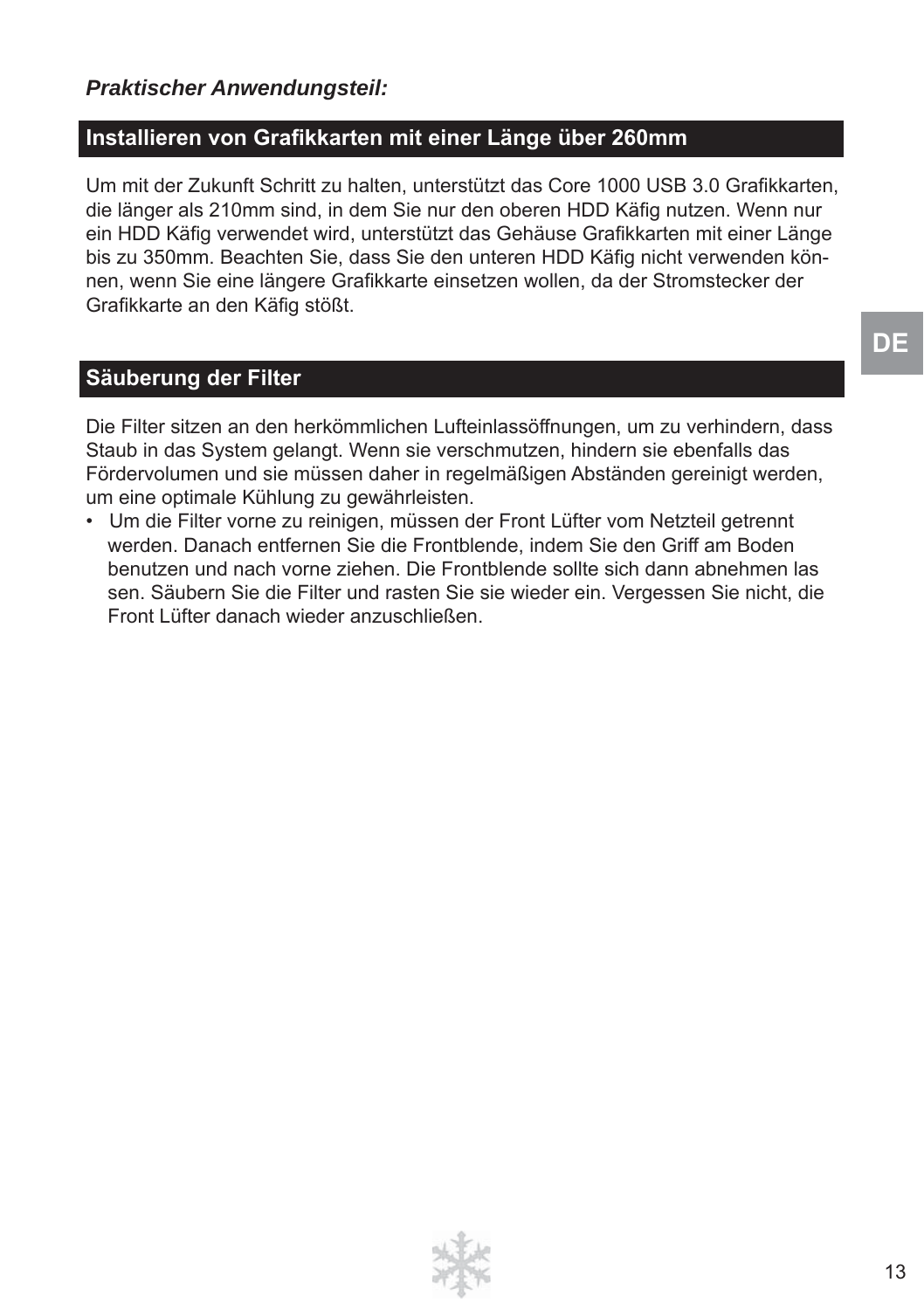# **Nous vous remercions et vous félicitons pour l'achat de votre nouveau boitier mATX FRACTAL Core 1000 USB 3.0!**

Avant d'utiliser celui-ci, nous vous invitons à prendre le temps de lire les instructions ci-dessous.

# **À propos de Fractal Design – notre concept**

Le concept de Fractal Design est de proposer des produits à une niveau de design extraordinairement élevé, sans pour autant faire de compromis sur les importants facteurs de qualité, fonctionnalité et prix. L'ordinateur d'aujourd'hui joue un rôle centrale dans la plupart des foyers, créant ainsi une demande. L'essentiel de notre gamme comprend des boitiers PC, des alimentations, les systèmes de refroidissement ainsi que les accessoires média center, tels que les boitiers home cinéma, le claviers et autres télécommandes.

# **Conception et design suédois**

Tous les produits Fractal Design sont intégralement designés, testés et améliorés dans nos bureaux en Suède. Le design suédois reconnu mondialement agrémente chacun de nos produits, minimaliste et aiguisé. Less is more

# **Conditions de garantie et limite des responsabilités**

Ce produit est garantie pour une durée de 12 mois depuis la date de livraison au client final, contre tout défaut matériel ou malfacon.

Pendant cette période, le produit peut être soit réparé soit remplacé, à la discrétion du constructeur.Le produit doit être retourné au lieux d'achat en port prépayé.

La garantie ne couvre pas:

- I. Un produit qui aurait été utilisé pour la location, pour une autre utilisation que celle prévue initialement, un produit qui aurait été malmené, ou utilisé sans respect des consignes situé dans le manuel.
- II. Un produit endommagé suite aux effets d'une catastrophe naturelle tels que l'orage, le feu, les inondations ou tremblement de terre, ne sera pas couvert par la garantie.
- III. Un produit dont le numéro de série aura été retiré ou dont la lecture est impossible.

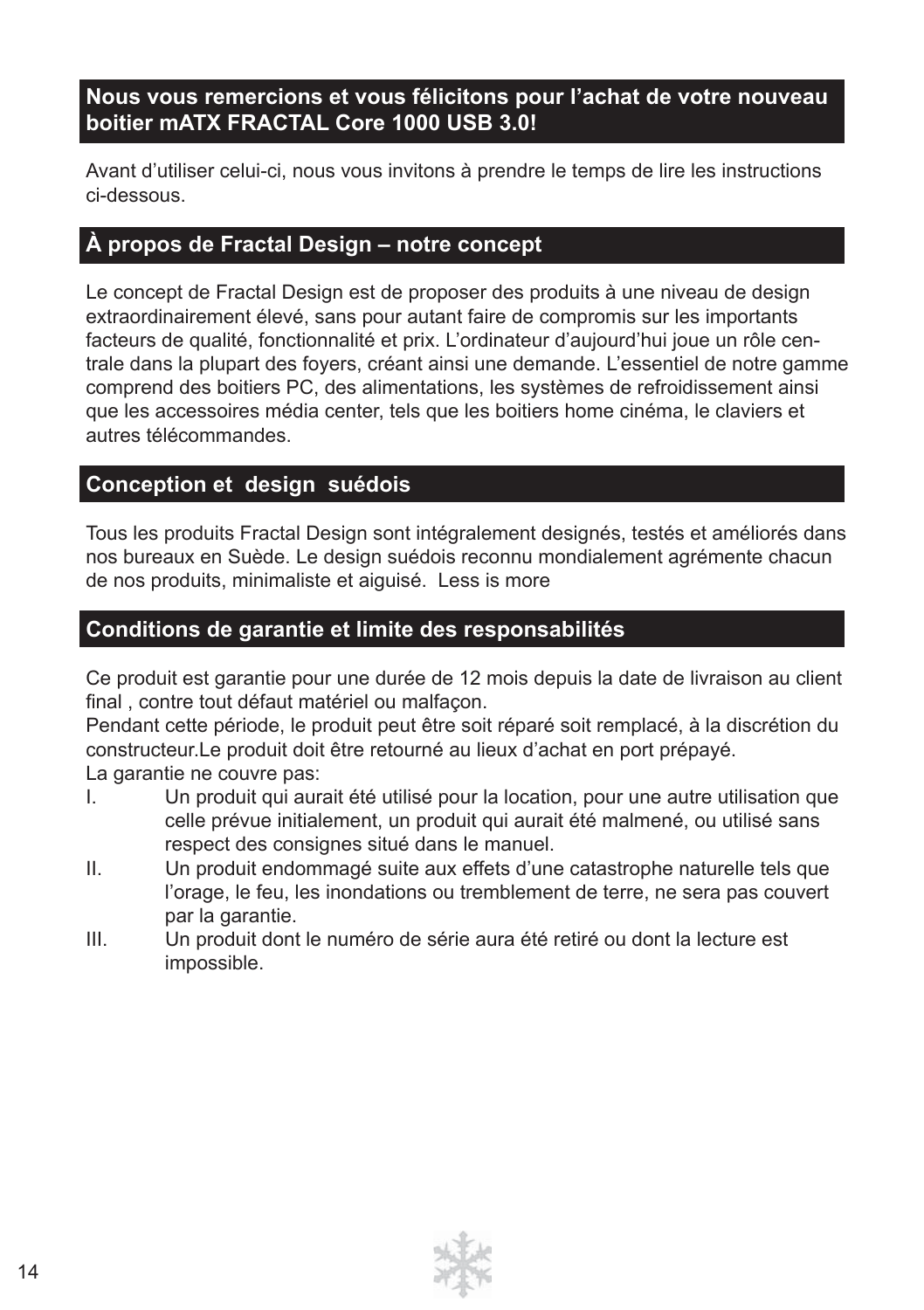# **Core Series – Core 1000 USB 3.0**

La nouvelle gamme CORE de Fractal Design offre une combinaison unique entre design, technicité, refroidissement, et prix compétitif.

### **Caractéristiques principales**

- Simplet et élégant panneau avant avec grille et filtre
- Optimisé pour la performance avec de multiples possibilités de refroidissement
- 3 emplacements Ventilateurs (1x 120mm filtré à l avant, 1x 92mm à l'arrière, 1x 120mm panneau latéral)
- Un ventilateur 120mm inclus
- Cage HDD innovante et facilement extractible montable verticalement équipée de gommes anti vibration
- Supporte des cartes graphique jusqu'à 350mm
- Supporte 3x 2.5" SSD
- Panneau frontale facilement amovible équipé de clip sur les emplacement ventilateurs

Le Core 1000 USB 3.0 apporte de nombreuses caractéristiques généralement présente sur des gammes de produits plus onéreuses et de taille plus importante. Il accueille des cartes graphiques allant jusqu'à 350mm grâce à sa cage HDD innovante et facilement extractible disposant de bracket amovible. Le panneau avant est facilement amovible et pré équipé de filtres prévient de toute intrusion de la poussier au sein du boitier. Son intérieur noir et lisse contraste à merveille avec les slot d'extension blanc qui l accompagnent. Comme pour la Gamme Define, tous les plateau HDD sont équipées de gomme anti vibration pour un silence optimal.

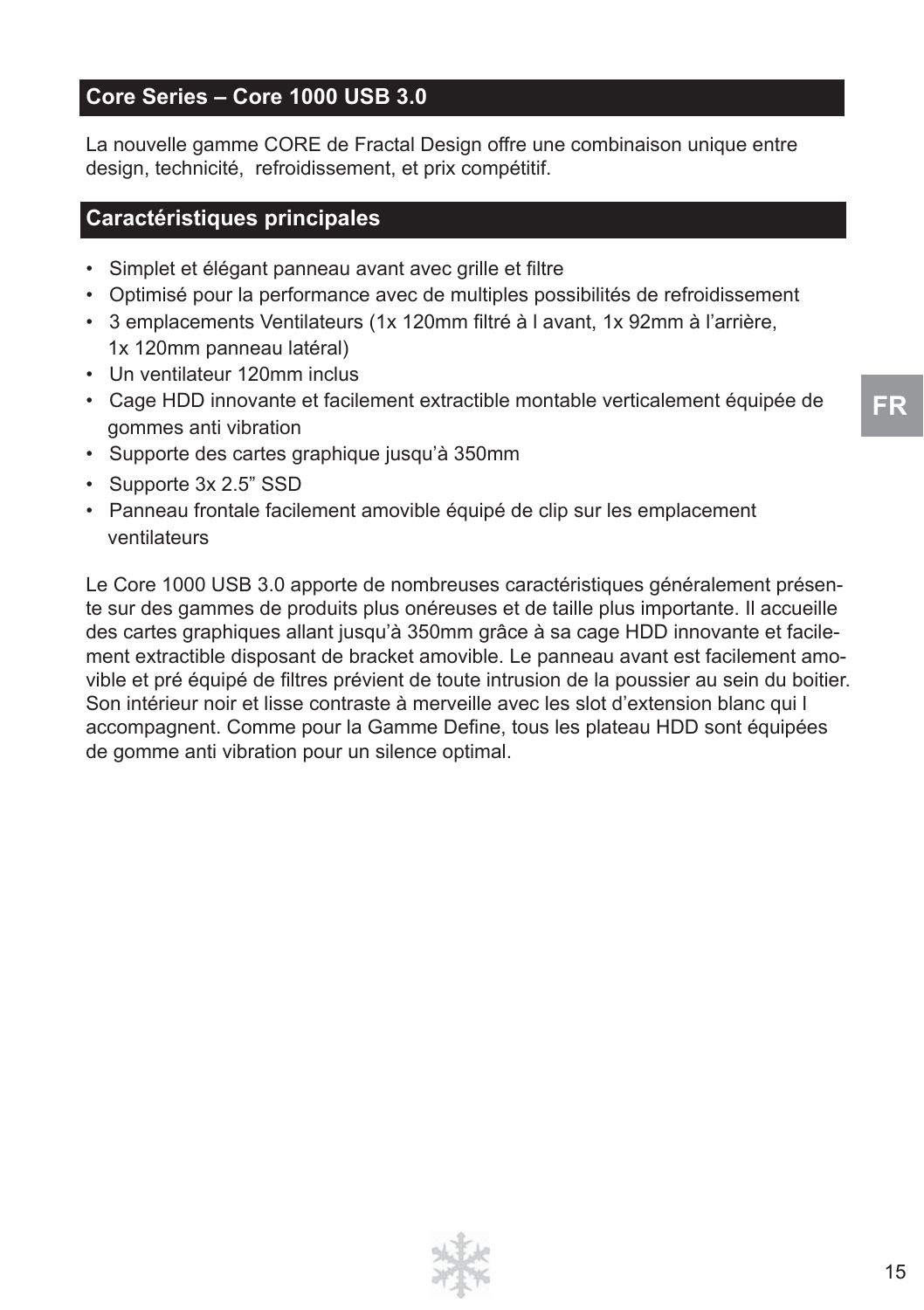# **Système de refroidissement**

- 1 ventilateur de façade Fractal Design 120mm fan @ 1200trs/m inclus
- Deux slots supplémentaires disponibles pour ventilateurs optionnels. Un de 92mm à l'arrière et un 120mm sur le panneau latéral.

# **Caractéristiques**

- 2x 3.5" HDD ou 3x 2.5" SSD -ou 1x 3.5" HDD et1x 2.5" SSD ensemble
- Baies 2x 5.25" , avec convertisseur 1x 5.25">3.5"
- 1x USB 2.0, 1x USB 3.0 et Audio I/O monté sur le côté du panneau avant
- Pas d'alimentation incluse
- Compatible avec les cartes mères Mini ITX et Micro ATX
- 4 slots d'extensions avec brackets blancs
- Supporte les cartes graphique jusqu'à 210mm avec la cage HDD en position basse
- Supporte les cartes graphique jusqu'à 350mm avec cage HDD retirée
- Supporte les ventirads CPU jusqu'à 135mm
- Dimensions (LxHxP):175x355x420mm avec les panneaux top et latéral en place
- Poids net: 4.1kg

# **Informations complémentaires**

- \* EAN/GTIN-13: 7350041081098
- \* UPC: 817301011099
- \* Code produit: FD-CA-CORE-1000-USB3-BL
- \* Également disponible pour les intégrateurs de systèmes

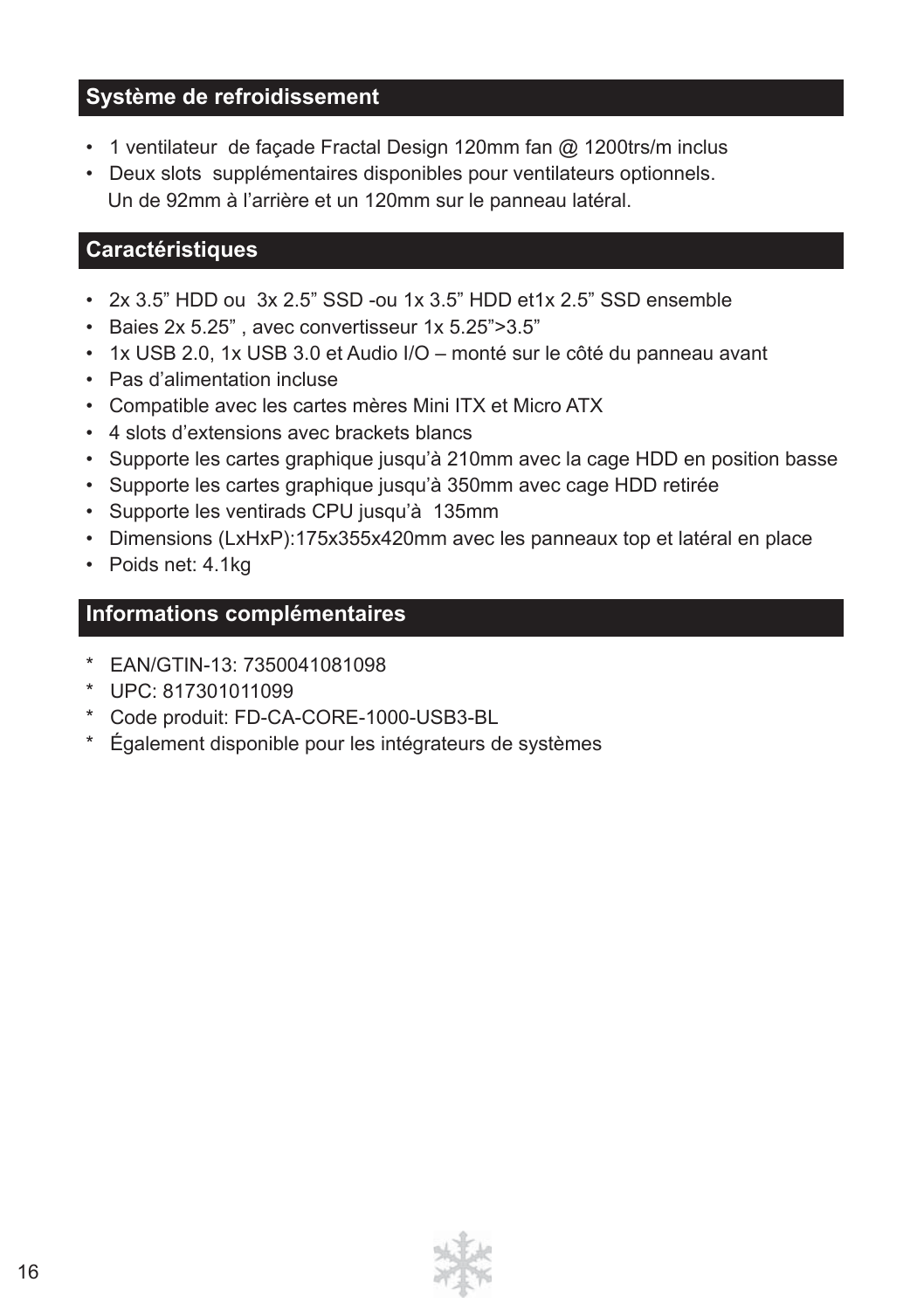#### *Section comment faire?:*

### **Installer une carte graphique supérieur à 260mm**

Afin d'assurer sa pérennité dans le temps, le Core 1000 USB 3.0 supporte des cartes graphiques d'une longueur supérieure à 210mm en n'utilisant simplement que le berceau HDD du haut du boitier. Si un seul HDD est utilisé le boitier peut même accepter une carte graphique allant jusqu'à 350mm! De plus notons également qu'il est rare d'utiliser le berceau inférieur de tout boitier lors d'utilisation de carte graphique de cette dimension, puisque le connecteur d'alimentation percuterait le berceau HDD

### **Nettovage des filtres**

Les filtres sont placés sur les prises d'air habituelles afin d'éviter tout entrée de la poussière au sein du système. Quand ceux-ci deviennent sales, ils obstruent alors la circulation de l'air à l intérieur du boitier. Ceux-ci nécessitent donc d'être nettoyer fréquemment afin de conserver un refroidissement optimal.

• Pour nettoyer les filtre avant, les ventilateurs y étant associés doivent être décon nectés de leur source d'alimentation. Une fois les ventilateurs débranchés, démont er le panneau frontale en utilisant la poignée prévue à cet effet et située à la base de celui ci. Nettoyez les filtres puise remettez le dispositif en place. N'oubliez pas alors de reconnecter les ou les ventilateurs déconnectés auparavant.

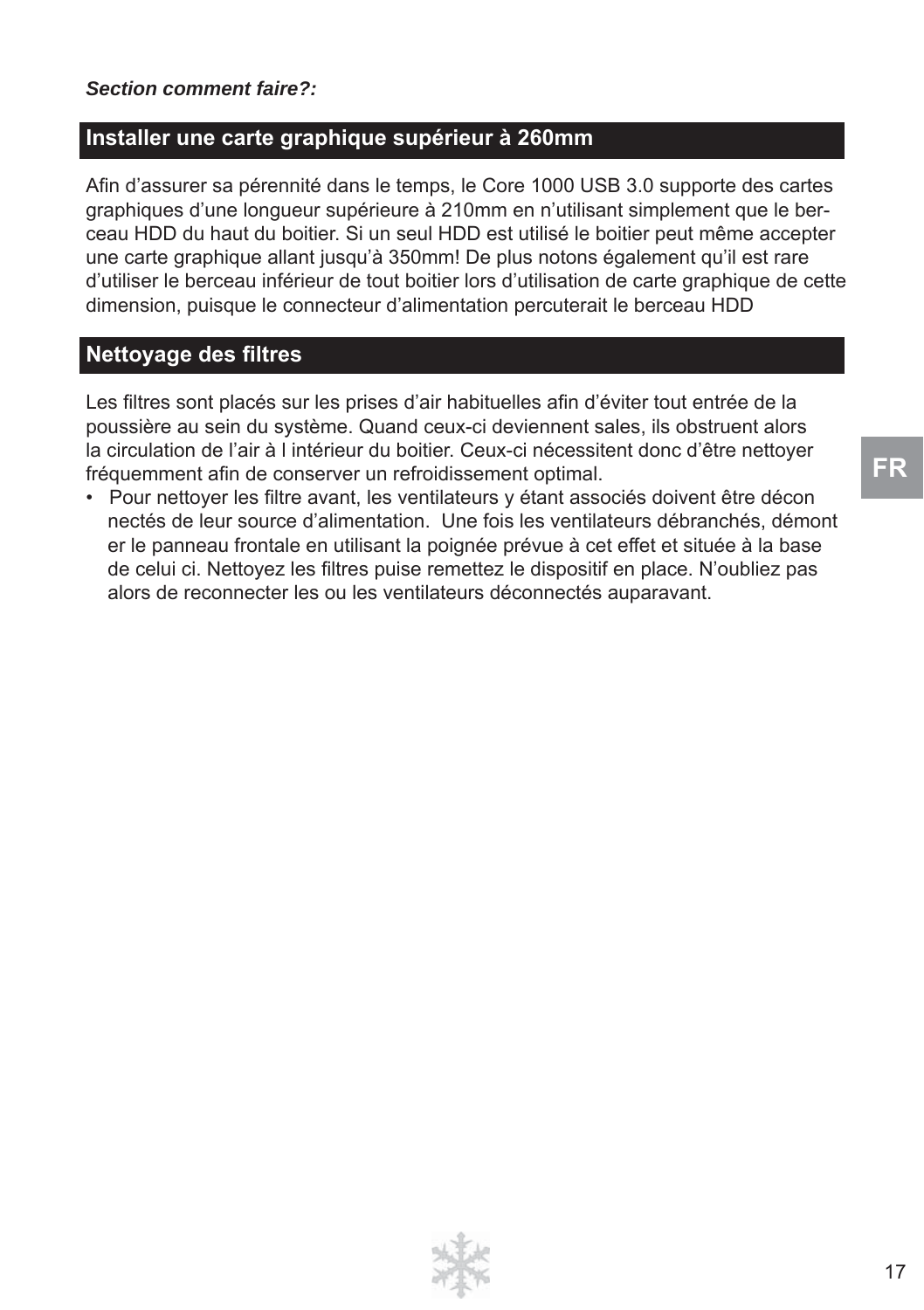#### 새로운 프랙탈 디자인 Core 1000 USB 3.0 mATX 컴퓨터 케이스를 구매해 주셔서 감사 드리며 축하드립니다!

케이스를 사용하기 전에 다음 지침을 주의 깊게 읽으십시오.

#### 프랙탈 디자인 – 기본적 테마

프랙탈 디자인의 컨셉은 품질의 중요 요소, 기능 및 가격에 타협하지 않고 특별한 디자인의 제품을 제공하는 것입니다. 오늘날의 컴퓨터는 대부분의 가정에서 중요한 역할을 하고 있으며 컴퓨터 자체 및 액세서리의 매력적인 디자인에 대한 요구 또한 증가하고 있습니다. 당사의 주요 제품은 홈 씨어터 케이스, 키보드 및 리모콘 같은 컴퓨터 케이스, 전원 공급, 냉각기 및 미디어 센터 제품입니다.

#### 스웨덴에서 디자인 및 설계

모든 프랙탈 디자인 제품은 당사의 스웨덴 본사에서 완벽하게 디자인하고 규격을 정하고 테스트를 거쳤습니다. 잘 알려진 뛰어난 디자인과 단순함의 극치인 스칸디나비아 디자인의 컨셉을 당사 제품 전체에서 찾아 볼 수 있습니다.

#### 보증 및 책임의 한계

본 제품은 재료 또는 제조 공정상의 결함에 대해 구입한 날부터 12개월간 보증합니다. 보증 기간 동안 당사의 재량 하에 수리되거나 교체됩니다. 제품을 대리점으로 보내야 하며 운송 비용은 소비자가 부담해야 합니다.

다음은 보증에 포함되지 않습니다:

- I. 제품의 임대, 오용, 부주의한 취급 또는 기타 사용 지침에 따르지 않은 사용으로 인한 파손.
- II. 번개, 화재, 홍수 또는 지진과 같은 천재지변으로 인한 파손.
- III. 제품 번호가 제거되었거나 변조된 제품.

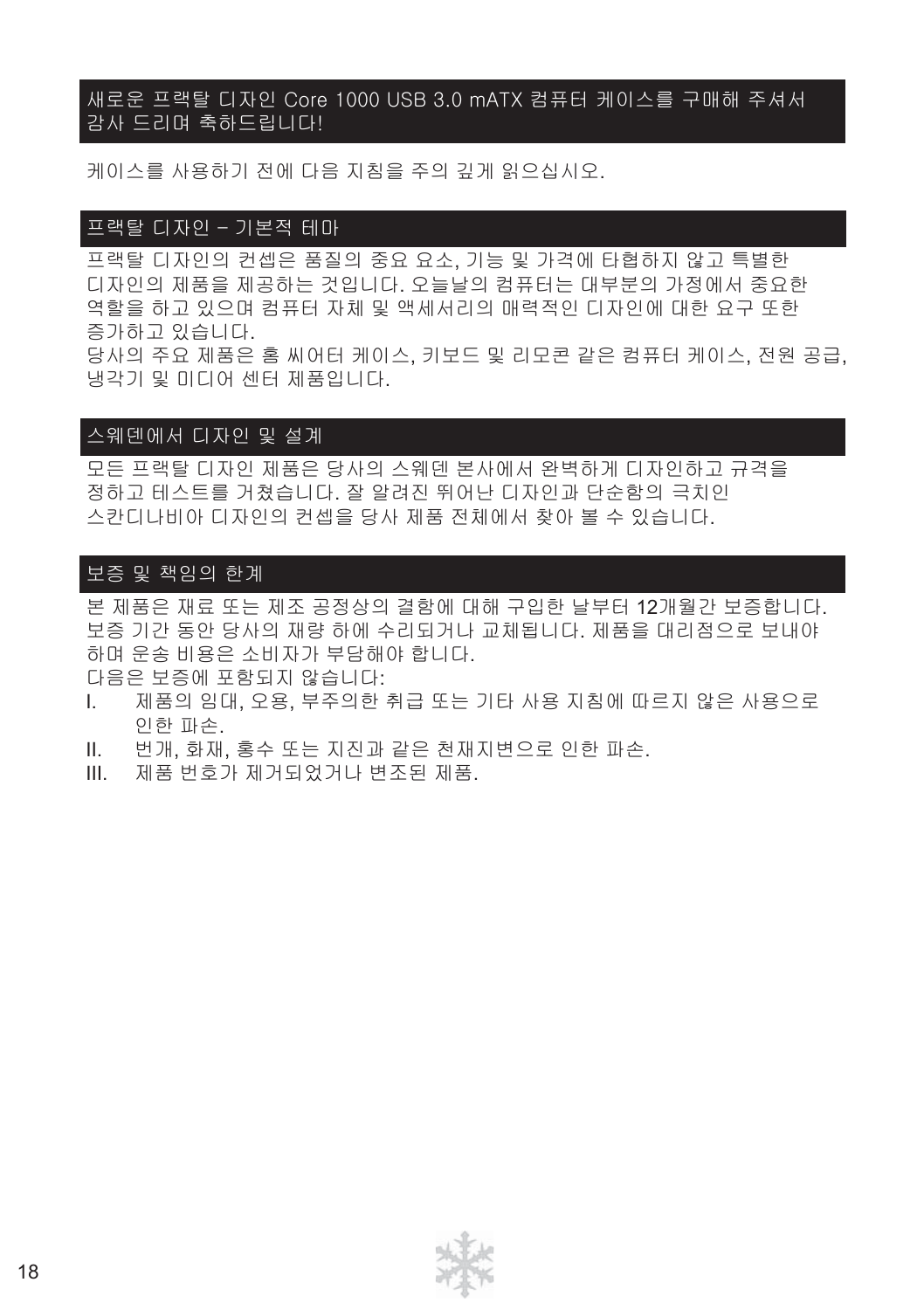#### **Core** 시리즈 **- 1000 USB 3.0**

새 프랙탈 디자인 Core 시리즈는 디자인, 기능, 냉각 성능 및 가치의 독특한 결합을 제공합니다.

#### 주요 특징

- \_ 메시 필터를 갖춘 단순미의 우아한 전면 패널
- 다양한 냉각 옵션을 갖춘 작고, 마이크로 atx 폼 팩터의 최적화된 성능
- 총 3개의 팬 슬롯(전면 120mm 1개, 후면 92mm 1개, 옆면 120mm 1개)
- 전면에 120mm 팬 한 개 포함
- 진동을 방지하는 실리콘 그로멧의 수직으로 HDD가 장착된 혁신적이고 쉽게 탈장착이 가능한 HDD 트레이
- 최대 350mm 길이의 그래픽 카드 지원
- 클립으로 고정되는 팬 슬롯과 쉽게 탈장착되는 전면 패널

Core 1000 USB 3.0은 주로 값이 비싸고 큰 케이스에서 보았던 여러 특징이 있습니다. 혁신적이고 수직 및 탈장착이 가능한 HDD 장착 브래킷으로 인해 최대 350mm 길이의 그래픽 카드를 지원합니다. 전면 패널은 쉽게 탈장착이 가능하고 사전에 장착된 팬 필터는 내부에 먼지가 쌓이지 않게 합니다. 매끄러운 검은색의 내부는 흰색의 확장 슬롯과 대조되는 조화미가 있습니다. Define 시리즈와 마찬가지로 모든 HDD 트레이는 최고의 소음 방지를 위해 진동을 방지하는 실리콘 그로멧으로 고정되어 있습니다.

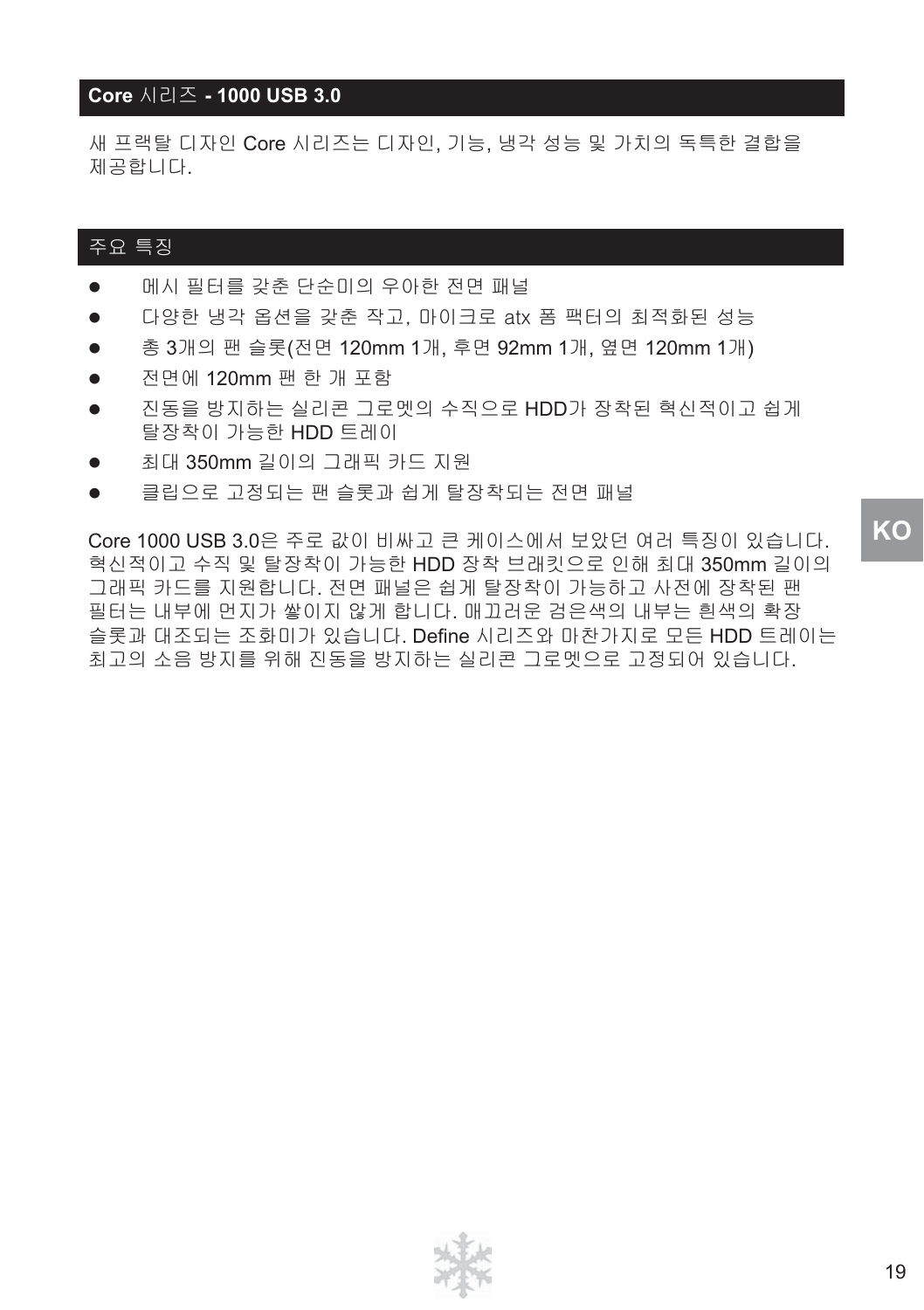#### 냉각 시스템

- 1개의 전면 프랙탈 디자인 120mm 팬 @ 1200rpm 포함
- 옵션 팬에 대한 추가 팬 2 개; 후면 92mm 1개 및 옆면 120mm 1개

#### 규격

- 2개의 3.5인치 HDD 트레이 또는 3개의 2.5인치 SSD 동시에 3.5인치 HDD 트레이 1개 및 2.5인치 SSD 1개 장착 가능
- 5.25와 3.5 인치 컨버터 포함 5.25 베이 2개
- USB 2.0 1개, USB 3.0 1개, 오디오 I/O 전면 패널 상단에 장착
- PSU 미포함
- M/B 호환성: Mini ITX및 Micro ATX
- 매끄러운 디자인의 흰색 브래킷의 4 개의 확장 슬롯
- 아래쪽 HDD 마운트 사용시 최대 210mm 길이의 그래픽 카드 지원
- - 아래쪽 HDD 마운트 미 사용시 최대 350mm 길이의 그래픽 카드 지원
- 135mm 높이의 CPU 냉각기 지원
- 케이스 크기(WxHxD): 전면 및 상단 베즐 장착 시 175x355x420
- 순 중량: 4.1kg

#### 추가 정보**:**

- \* EAN/GTIN-13: 7350041081098
- \* 제품 코드: FD-CA-CORE-1000-USB3-BL
- \* 시스템 통합 가능

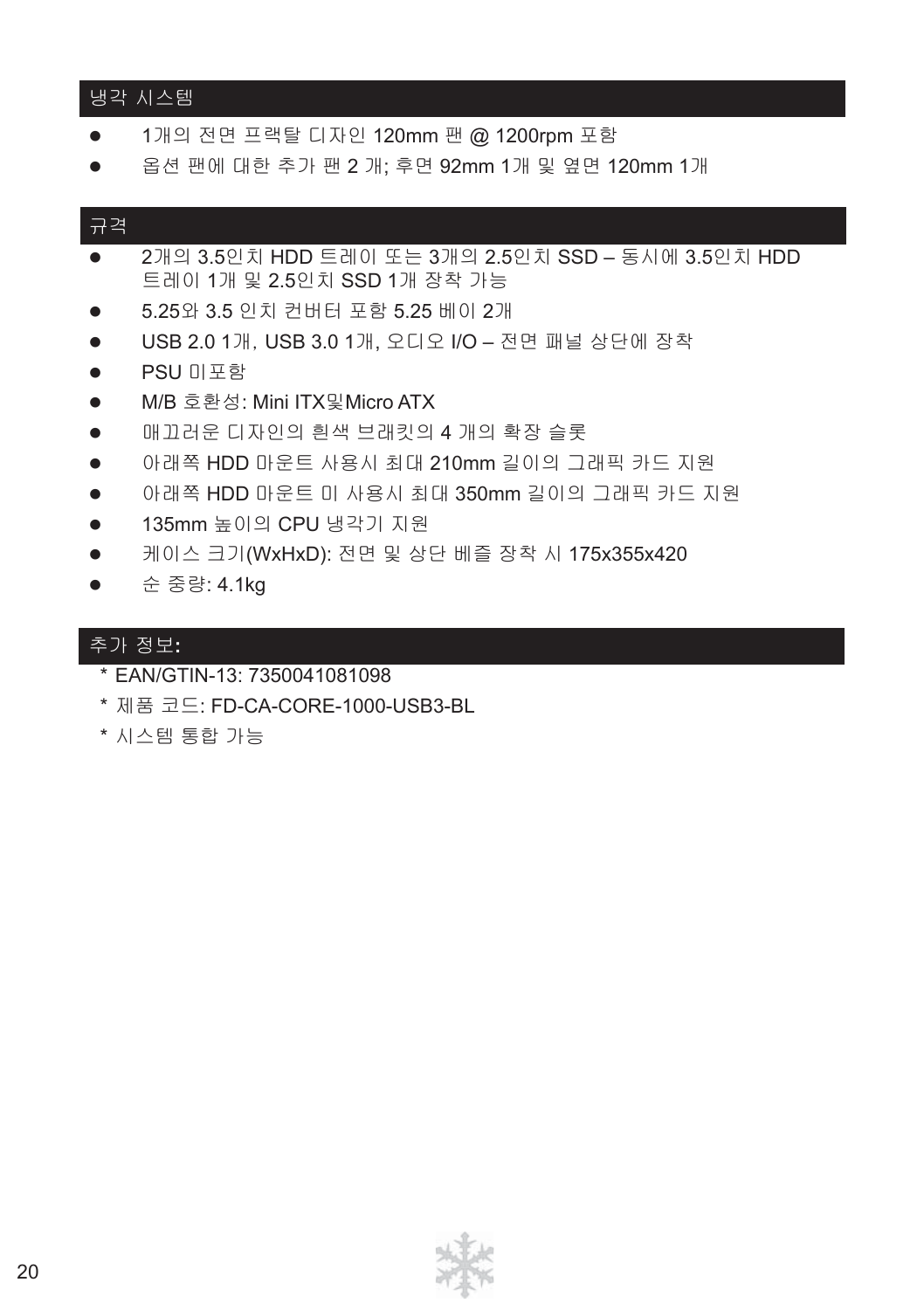### **260mm**보다 긴 그래픽 카드 설치하기

Core 1000 USB 3.0은 향후 간단히 상단 HDD 마운트만 사용하면 210mm보다 긴

그래픽 카드를 지원할 수 있습니다. HDD만 사용하면 최대 350mm 길이의 그래픽 카드를 지원합니다! 그러나 긴 그래픽 카드를 사용하면 전원 커넥터가 HDD 트레이를 치기 때문에 HDD 마운트를 사용할 수 없다는 것을 숙지하십시오.

#### 필터 청소

필터는 시스템으로 먼지가 들어가지 않도록 하기 위해 보통 공기 흡입구에 위치합니다. 더러워 지거나 공기 흐름을 방해하지 않도록 정기적으로 청소하여 최적의 냉각이 되도록 합니다.

● 전면 필터를 청소하려면 전면 팬에서 전원 코드를 뺍니다. 연결이 해제되면 밑면에 있는 손잡이를 사용하여 바깥 방향으로 잡아당겨 전면 패널을 빼 냅니다. 필터를 청소한 후 다시 제자리에 놓습니다. 청소한 후 팬을 다시 연결합니다.

**KO**

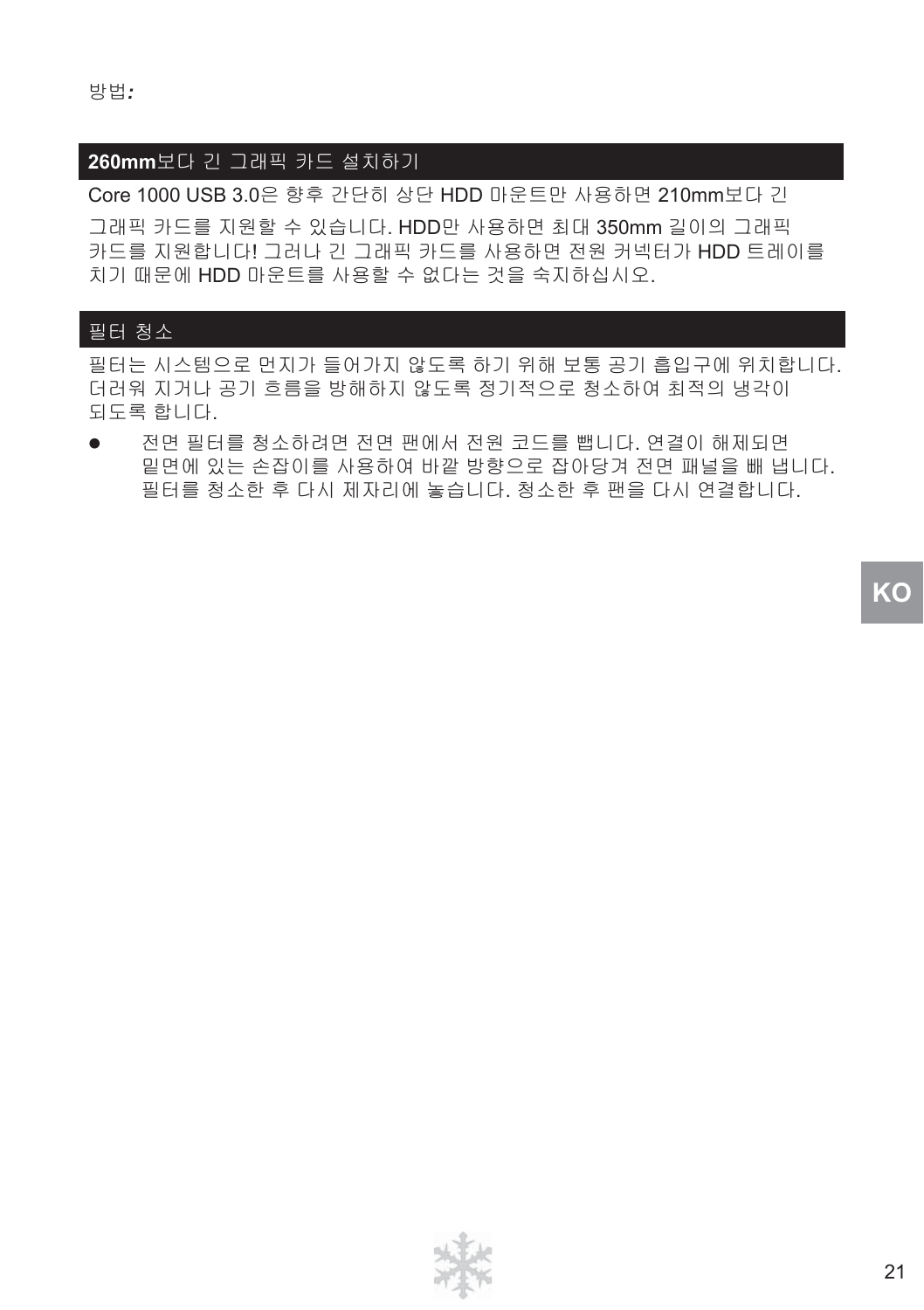#### **Grazie e complimenti per l'acquisto del nuovo case per computer Fractal Design Core 1000 USB 3.0 mATX!**

Prima di usare il case, si prega si leggere attentamente le presenti istruzioni.

#### **Fractal Design – il concetto**

Il concetto di Fractal Design è di offrire prodotti con un livello di design sensazionale, senza pregiudicare qualità, funzionalità e prezzo. I computer di oggi svolgono un ruolo centrale in tutte le case, creando così una domanda di computer e accessori dal design ricercato.

La nostra area di prodotti principale è costituita da case per computer, alimentatori, ventole e prodotti Media Center quali sistemi Home Theatre, tastiere e telecomandi.

### **Progettati e prodotti in Svezia**

Tutti i prodotti Fractal Design sono stati progettati, testati e specificati nella nostra sede svedese. Le ben rinomate idee del design scandinavo si trovano in tutti i nostri prodotti; un design minimalista, ma sorprendente all'insegna del concetto "Meno è meglio".

#### **Garanzia limitata e limitazione delle responsabilità**

Il presente prodotto è garantito agli utenti per dodici (12) mesi dalla data di acquisto in caso di difetti nei materiali o nella lavorazione. Durante questo periodo, il prodotto verrà riparato o sostituito a nostra discrezione. Il prodotto deve essere consegnato all'agente presso il quale si è acquistato con il pagamento anticipato dei costi di spedizione. La garanzia non copre:

- I. I prodotti noleggiati, utilizzati in modo improprio, maneggiati senza cura o altro, non in conformità con le istruzioni per l'uso fornite in dotazione.
- II. I prodotti danneggiati da fenomeni naturali, quali fulmini, incendi, alluvioni o terremoti.
- III. I prodotti con etichette di garanzia rimosse o manomesse.

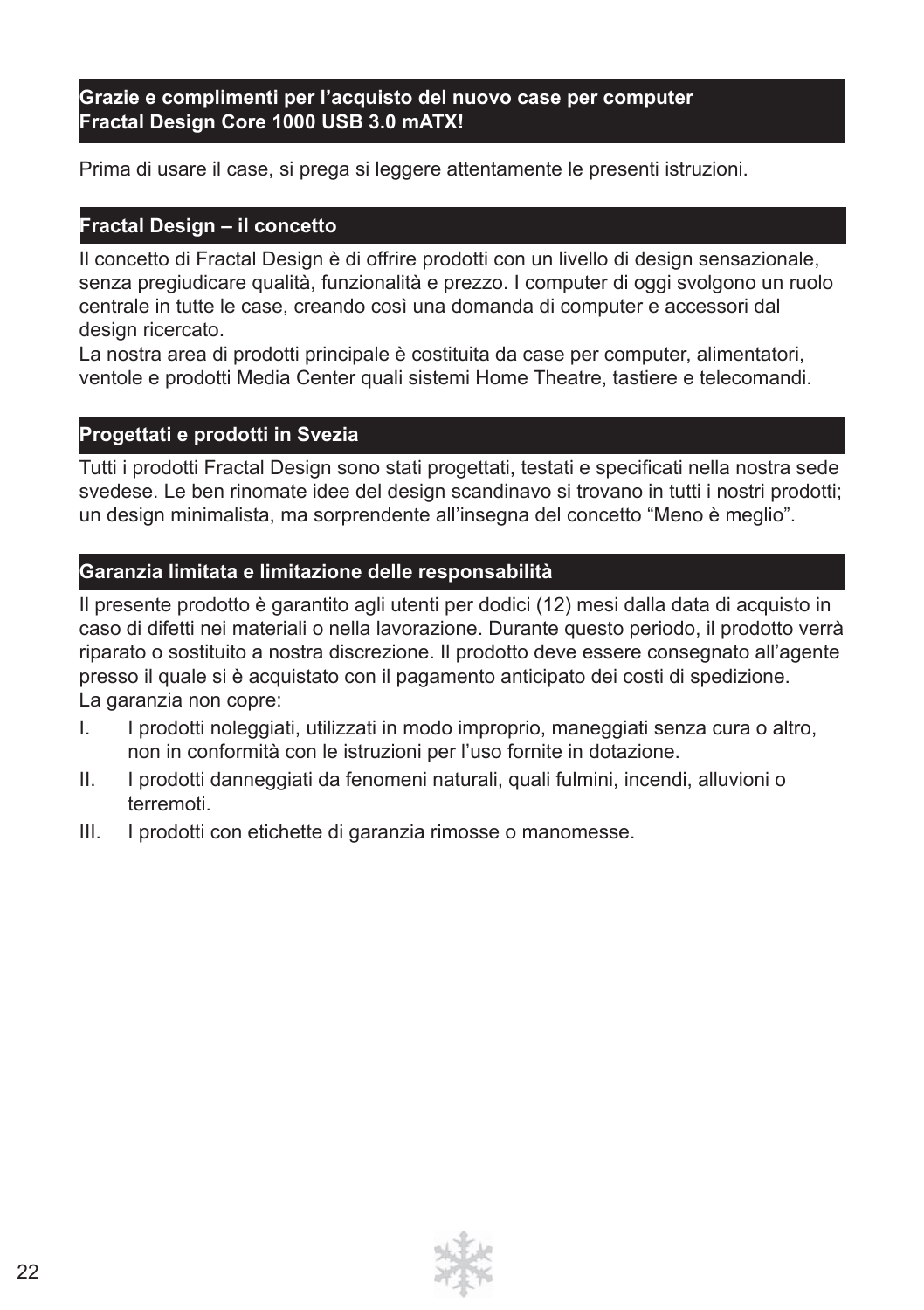#### **Serie Core - 1000 USB 3.0**

La nuova Serie Core Fractal Design offre una combinazione unica di design, funzioni, prestazioni di raffreddamento e valore.

#### **Caratteristiche principali**

- Pannello anteriore semplice ed elegante con mascherina e filtro
- Prestazioni ottimizzate in formato compatto e micro atx con varie opzioni di raffreddamento
- Un totale di 3 slot per ventole (1x 120 mm nella parte anteriore, 1x 92 mm nella parte posteriore, 1x 120 mm nel pannello laterale)
- Una ventola inclusa (1x 120 mm nella parte anteriore)
- Vano HDD innovativo e facilmente rimovibile per il montaggio dell'HDD in verticale con gommini in silicone anti-vibrazioni
- Supporto di schede grafiche lunghe fino a 350 mm
- Pannello anteriore facilmente rimovibile con fermagli sugli slot per ventole

Il Core 1000 USB 3.0 offre varie funzioni di cui sono dotati di norma solo case più cari e più grandi. Supporta schede grafiche grandi fino a 350 mm grazie alla staffa di montaggio HDD innovativa, verticale e rimovibile. Il pannello anteriore è facilmente rimovibile e dotato di filtri per ventola con interno anti-polvere. L'interno nero lucido è abbinato e in contrasto con slot di espansione bianchi. Come per la Serie Define, tutti i vani HDD sono dotati di gommini in silicone anti-vibrazioni per una silenziosità ottimale.

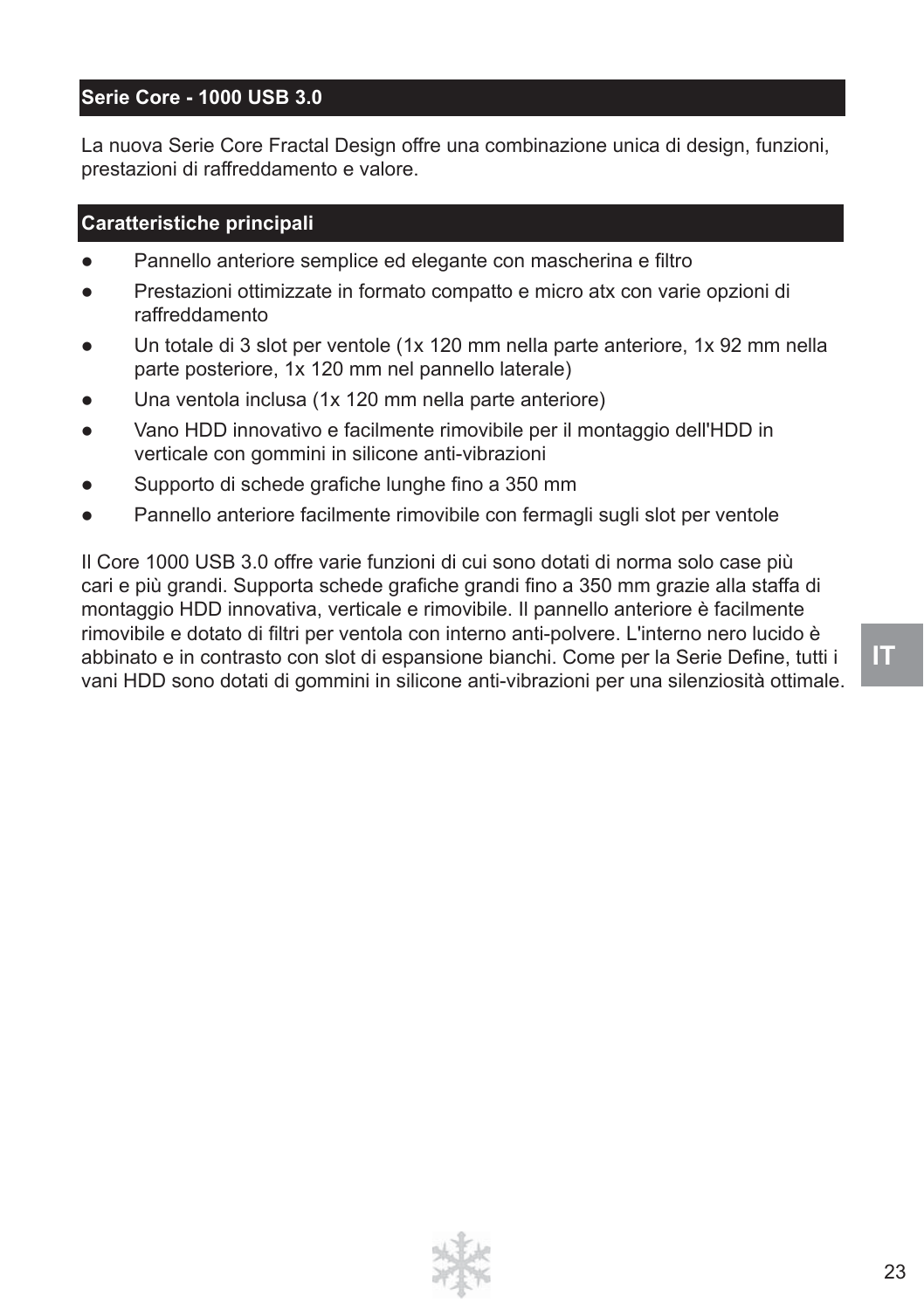#### **Sistema di raffreddamento**

- 1 ventola Fractal Design montata nella parte anteriore da 120 mm @ 1200 giri/ min inclusa
- Sono disponibili 2 slot per ventole opzionali: uno di 92 mm nella parte posteriore e uno di 120 mm nel pannello laterale

#### **Specifiche tecniche**

- 2x vani HDD da 3.5" o 3x SSD da 2.5" È possibile montare contemporaneamente 1x vano HDD da 3.5" e 1x SSD da 2.5"
- 2x bay da 5.25" con 1x convertitore 5.25>3.5" inclusi
- 1x USB 2.0, 1x USB 3.0 e Audio I/O montati sulla parte superiore del pannello anteriore
- Nessuna PSU inclusa
- Compatibilità M/B: Mini ITX e Micro ATX
- 4 slot di espansione con staffe verniciate di bianco lucido
- $\bullet$  Supporto di schede grafiche lunghe fino a 210 mm quando si usa il supporto HDD inferiore
- Supporto di schede grafiche lunghe fino a 350 mm quando si usa il supporto HDD inferiore
- Supporto di radiatori CPU alti 160 mm
- Dimensioni del case (LxAxP): 175x355x420 mm con mascherina anteriore e superiore in posizione
- Peso netto: 4.1 kg

#### **Informazioni supplementari**

- \* EAN/GTIN-13: 7350041081098
- \* UPC: 817301011099
- \* Codice prodotto: FD-CA-CORE-1000-USB3-BL
- \* Disponibile anche per integratori di sistema

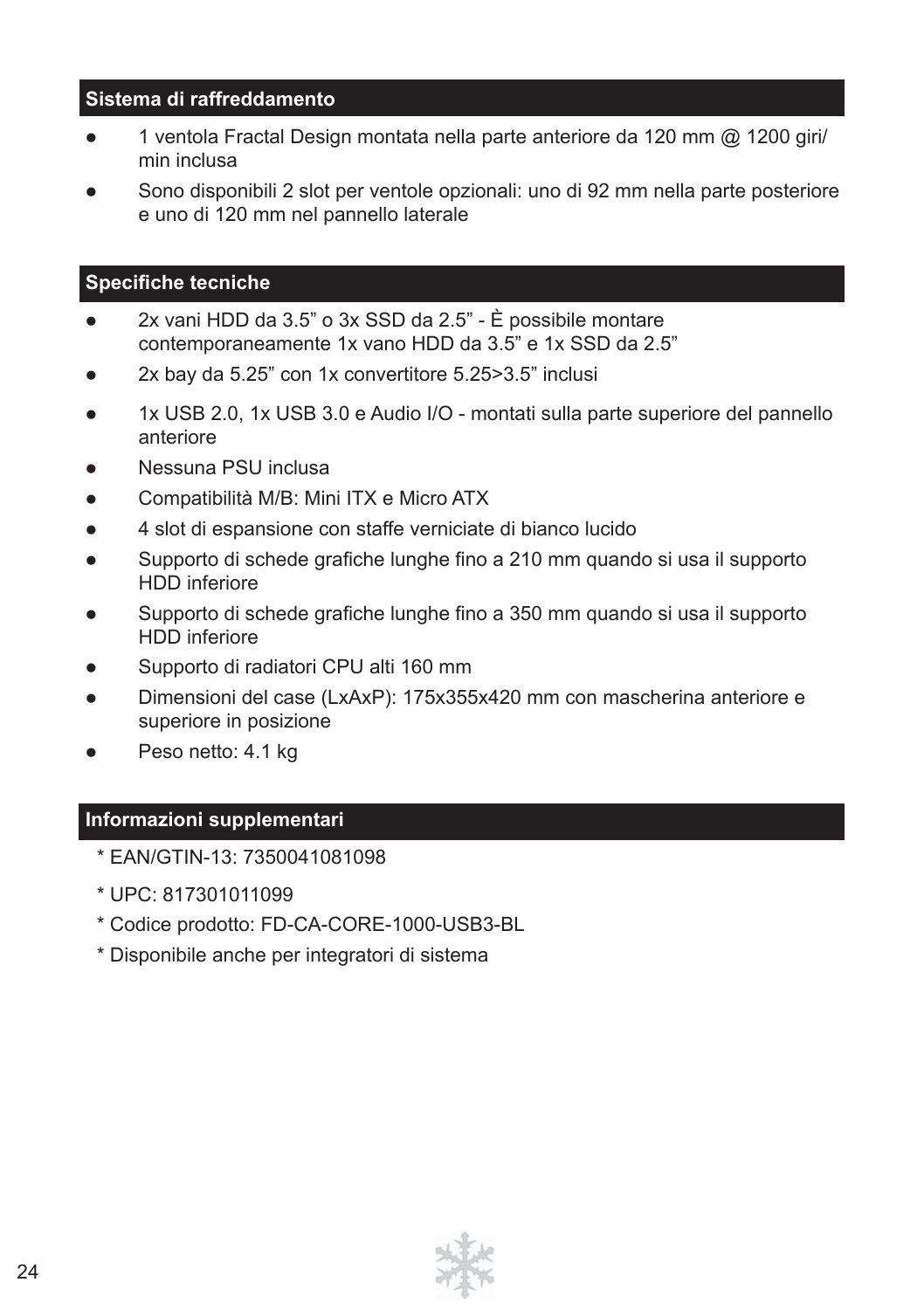#### *Sezione Come fare:*

#### Installazione di schede grafiche di lunghezza superiore a 260 mm

Per essere pronto per i futuri prodotti, Core 1000 USB 3.0 supporta schede grafiche di lunghezza superiore a 210 mm utilizzando semplicemente il supporto HDD superiore. Quando si usa un solo HDD, lo chassis supporta schede grafiche di lunghezza fino a 350 mm! Tuttavia, di solito, non è possibile utilizzare il supporto HDD inferiore quando si dispone di una scheda grafica lunga, in quanto il connettore di alimentazione tocca il vano HDD.

#### **Pulizia dei filtri**

I filtri sono situati nelle solite prese d'aria per evitare che la penetrazione di polvere nel sistema. Quando si sporcano, ostacolano anche il flusso d'aria, per cui devono essere puliti con un intervallo regolare per un raffreddamento ottimale.

Per pulire il filtro anteriore, è necessario scollegare la ventola anteriore dall'alimentazione. Una volta scollegate, rimuovere il pannello anteriore utilizzando la maniglia nella parte anteriore, tirare verso l'esterno ed estraendo la parte anteriore. Pulire e riporre i filtri. Non dimenticarsi di collegare la ventola.

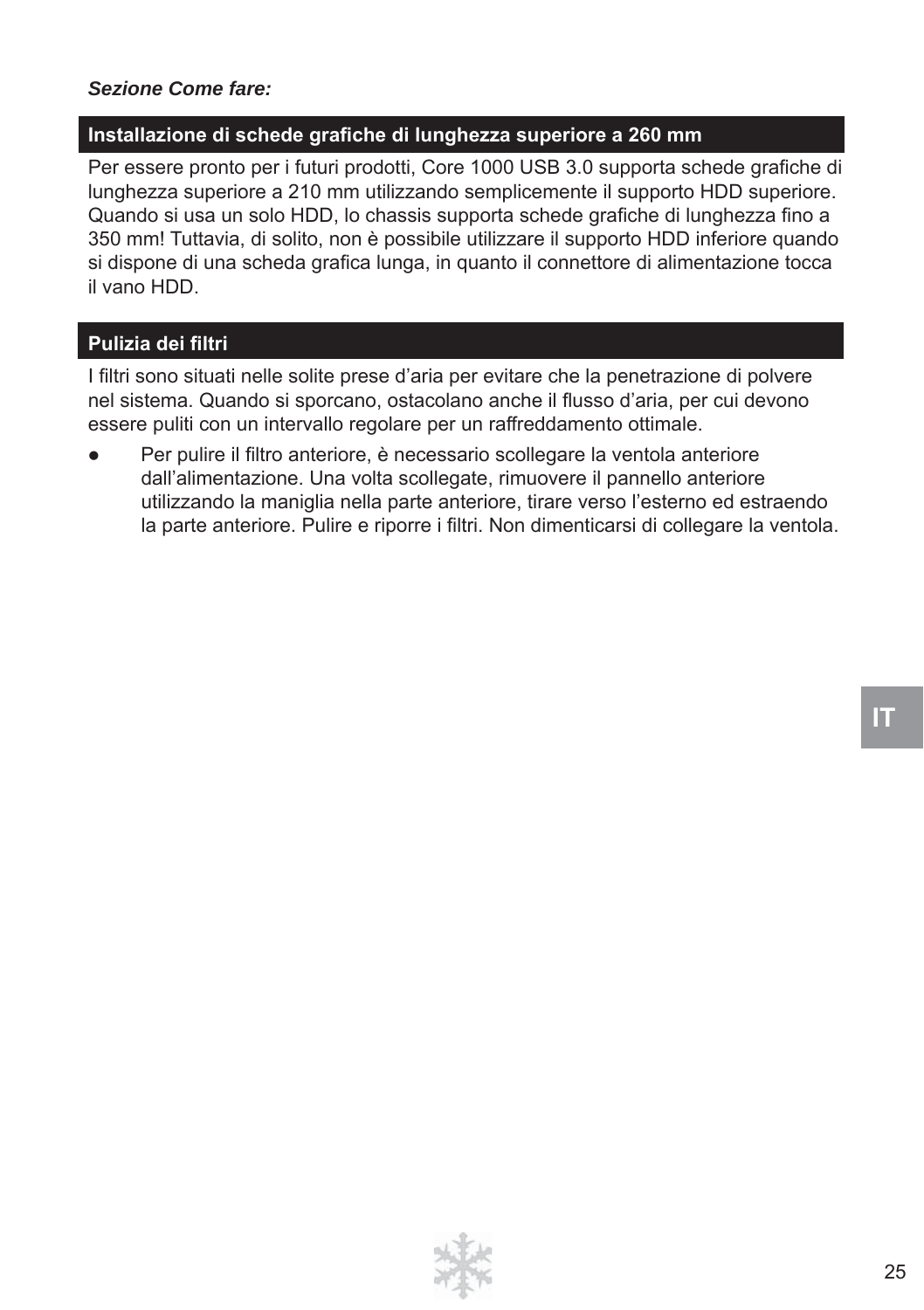# **Gratulujemy i dziękujemy za zakup obudowy komputerowej Fractal Design Core 1000 USB 3.0!**

Przed rozpoczęciem korzystania z obudowy prosimy poświęcić chwilę czasu na zapoznanie się z treścią instrukcji.

# **Fractal Design – koncepcja i idea**

Komputer osobisty stał się jednym z ważnych punktów wyposażenia domu i biura co stworzyło potrzebę wprowadzenia miłego dla oka wzornictwa obudów oraz peryferiów. Dlatego głównym celem firmy Fractal Design jest dostarczania produktów o ponadprzeciętnym designie, przy zachowaniu wysokiej funkcjonalności, jakości oraz korzystnej ceny. Produktami firmy są głównie stylowe obudowy i zasilacze komputerowe, układy chłodzenia oraz komponenty dla komputerów typu Media Center.

# **Zaprojektowane w Szwecji**

Wszystkie produkty zostały szczegółowo zaprojektowane i przetestowane w szwedzkiej centrali firmy Fractal Design. W procesie projektowania wykorzystywane są idee skandynawskiego wzornictwa, tworzenia produktów prostych w formie lecz praktycznych, świetnie wykonanych oraz charakteryzujących się przystępną ceną.

# **Gwarancja i ograniczenie odpowiedzialności**

Produkt objęty jest 12-miesięczną gwarancją, której okres liczony jest od daty dostarczenia do odbiorcy końcowego. W tym okresie wadliwe produkty zostaną naprawione lub wymienione na nowe wg uznania producenta. W celu dokonania naprawy lub wymiany gwarancyjnej produkt musi zostać dostarczony do miejsca zakupu. Niniejsza gwarancja obejmuje wyłącznie wady fabrycznie tkwiące w produkcie. Gwarancje NIE obejmuje:

- I. Produktu, który był użytkowany niezgodnie z przeznaczeniem lub został usz kodzony umyślnie. Produktu, w który dokonano nieuprawnionej ingerencji.
- II. Produktu, który został uszkodzony wskutek działania sił natury takich jak wyładowanie elektryczne, pożar, powódź lub trzęsienie ziemi.
- III. Produktu, którego numer seryjny został zmieniony, zatarty lub usunięty

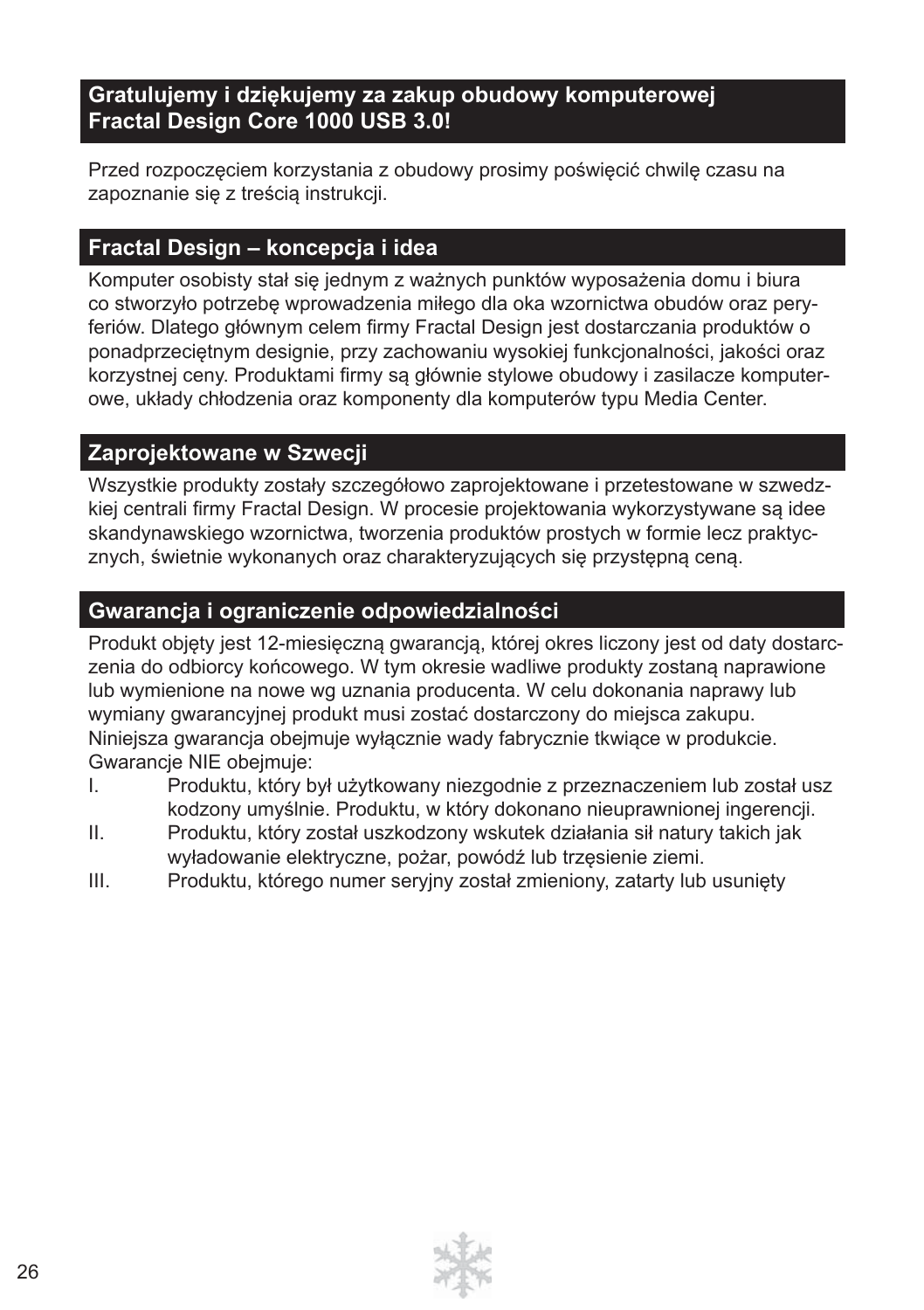# **Seria Core – 1000 USB 3.0**

Seria obudów Fractal Design Core oferuje unikalną kombinację stylu, wyposażenia, skutecznej wentylacji oraz korzystnego stosunku jakości do ceny.

### **Główne cechy**

- Prosty i elegancki panel przedni z siatką i filtrem przeciwpyłowym
- Konstrukcja zoptymalizowana pod kątem wydajności i przepływu powietrza przy zachowaniu niewielkich gabarytów
- Łącznie 3 miejsca na wentylatory (1x 120mm z przodu, 1x 92mm z tyłu oraz 1x 120mm z boku)
- W komplecie cichy wentylator Fractal Design 120mm @ 1200rpm z przodu
- Innowacyjne, łatwo wyjmowalne tacki na dyski twarde; dyski montowane pionowo
- Obsługa kart graficznych o długości do 350mm
- Wsparcie 3x2.5" SSD
- Łatwo zdejmowalny panel przedni

Obudowa Core 1000 USB 3.0 oferuje wiele cech spotykanych wyłącznie w większych i droższych konstrukcjach. Dzięki zmyślnemu systemowi montażu dysków twardych obsługuje karty graficzne o długości dochodzącej do 350mm. Panel przedni jest łatwo zdejmowalny i wyposażony dodatkowo w filtr przeciwpyłowy zapobiegający przedostawaniu się kurzu do wnętrza komputera. Polakierowane na czarne wnętrze oraz kontrastujące białe dodatki tworzą ciekawy schemat kolorystyczny. Podobnie jak w serii Define tacki na dyski na dyski twarde wyposażone zostały w silikonowe, antywibracyjne podkładki.

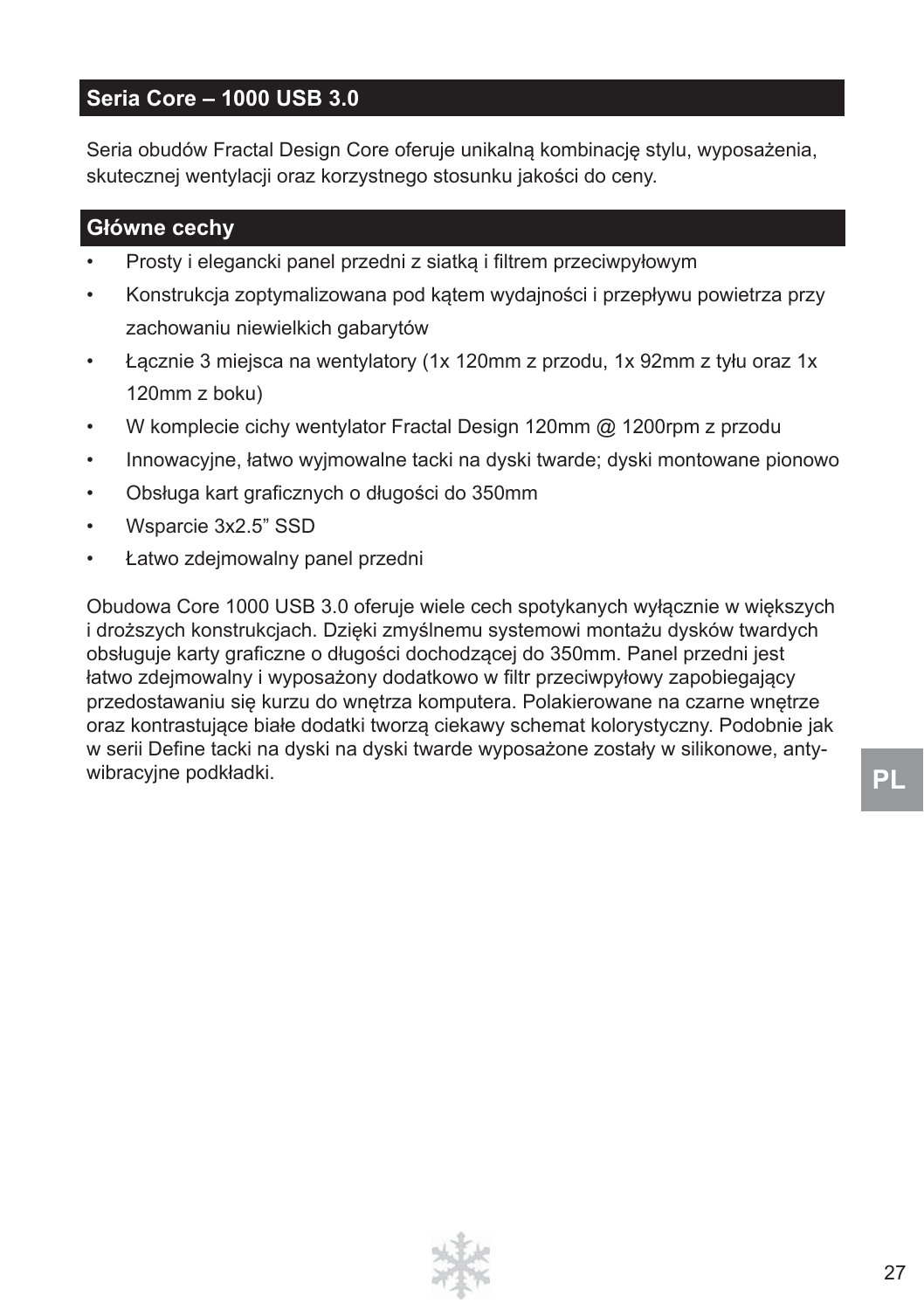# **System chłodzenia**

- 1 x przedni wentylator Fractal Design 120mm @ 1200rpm (w komplecie)
- Opcje montażu wentylatorów; 1 x tylny wentylator 92mm (opcja) oraz 1 x boczny wentylator 120mm (opcja)

### **Dane techniczne**

- 2 tacki na dyski twarde; możliwość jednoczesnej instalacji 1 x 3.5" HDD i 1 x 2.5" SSD
- 2 zatoki 5.25, dołączony konwerter 5.25" > zewnętrzne 3.5"
- Porty z boku obudowy: 1 x USB2.0, 1 x USB3.0 oraz Audio I/O
- Brak zasilacza w standardzie
- Obsługa płyt w standardach: Mini ITX, MicroATX
- 4 sloty rozszerzeń PCI
- Wsparcie kart graficznych o długości do 210mm lub 350mm (przy jednym HDD umieszczonym w dolnej tacce)
- Supports graphic cards with lengths up to 350mm gdy dolne mocowanie HDD nie jest w użyciu
- Wsparcie coolerów CPU o wysokości do 135mm
- Wymiary: 175mm (szerokość) x 355mm (wysokość) x 420mm (długość)
- Waga: 4.1 kg netto

# **Additional information**

- \* EAN/GTIN-13: 7350041081098
- \* UPC: 817301011099
- \* Kod produktu: FD-CA-CORE-1000-USB3-BL
- \* Dostępna także w wersji dla integratorów

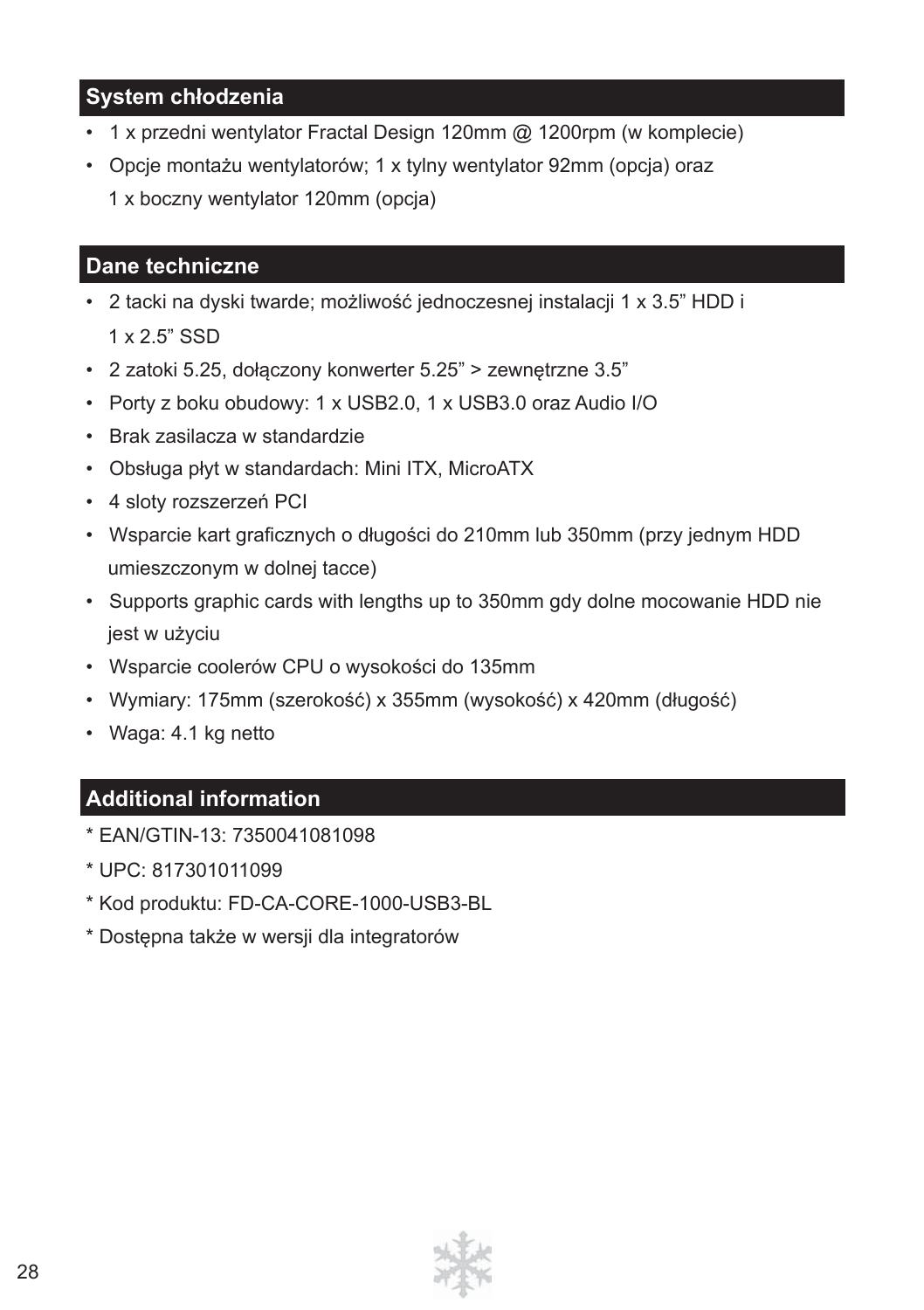# **Montaż kart grafi cznych dłuższych niż 210mm**

Obudowa Core 1000 USB 3.0 zapewnia kompatybilność z kartami graficznymi o

długości przekraczającej 210mm. W tym celu należy korzystać wyłącznie z górnego miejsca do montażu dysku twardego, wówczas do dyspozycji jest aż 350mm przestrzeni!

# **Czyszczenie fi ltrów**

Filtry umieszczone są we wszystkich wlotach powietrza, zapobiegając przedostawaniu się kurzu do wnętrza obudowy. Zabrudzone mogą ograniczać przepływ powietrza i muszą być regularnie czyszczone dla zachowania optymalnej wydajności.

W celu wyczyszczenia przednich fitrów wentylatory umieszczone w panelu przednim muszą zostać odłączone od źródła zasilania. Następnie należy zdemontować przedni panel chwytając dolną rączkę i ciągnąc do siebie. Po wyczyszczeniu filtrów należy osadzić panel z powrotem oraz podłączyć wentylatory

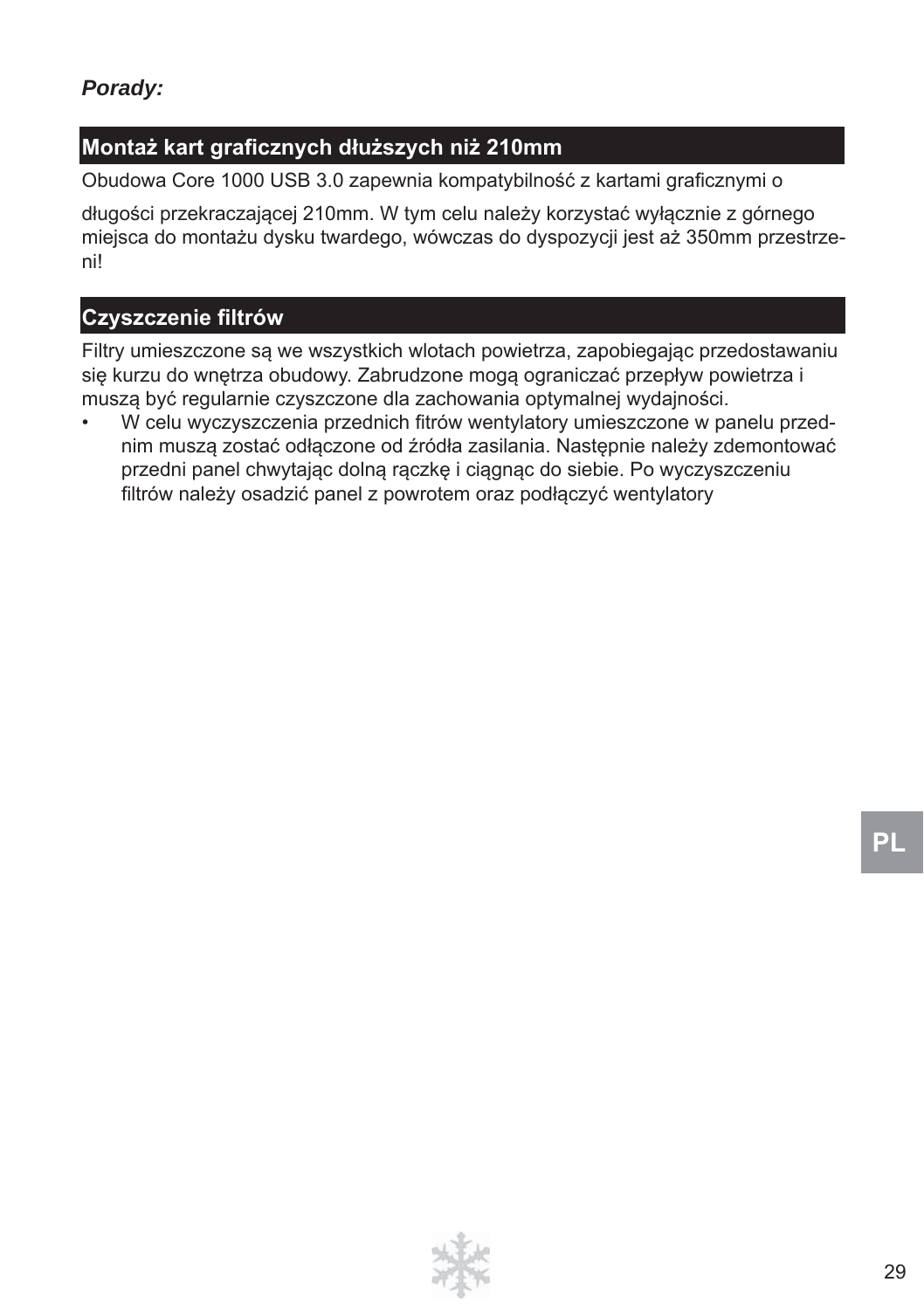Fractal Design Core 1000 USB 3.0 mATX Computer Case をご購入頂き誠に有難うご ざいます

本製品をご使用頂く前に必ず本説明書をお読み頂きますようお願い致します。

#### Fractal Design - 基本概念

Fractal Design の概念は、製品の機能性等の重要な要素で妥協せず、並みは ずれたデザインレベルの製本をお客様に提供する事です。

現在、コンピューターは、家の中でなくてはならない物となり、デザイン性 をより重視する様になりました。

弊社の主な製品としては、コンピューター周辺の製品、電源、冷却、キーボ ードやリモコン等のホームシアターで使用するメディアセンター製品が主と なっております。

### デザインと設計はスウェーデン

Fractal Designの製品は、スウェーデン本社にて、設計、テストを積み重ね 製品として生み出されたものです。弊社の製品からシンプルで印象的なスカ ンジナビアンデザインを垣間見る事が出来ると思います。

#### 保証規約

本製品の保証は、お客様のご購入日より1年間とし、弊社が修理もしくは交 換に限り対応させて頂きます。本保証を受ける際は、本製品パッケージおよ び本製品のお買い上げ明細もしくは、ご購入店発行の保証書をご購入店にお 持ち下さい。

保証対象外

- Ⅰ 正常は取付以外でのご使用や不注意による破損の場合 本製品を使用した結果、生じた全ての直接的、間接的な損害
- Ⅱ 稲妻、炎、洪水または地震などの自然災害より生じた破損の場合
- Ⅲ シリアルナンバーを剥がしてしまったり、改竄をした場合

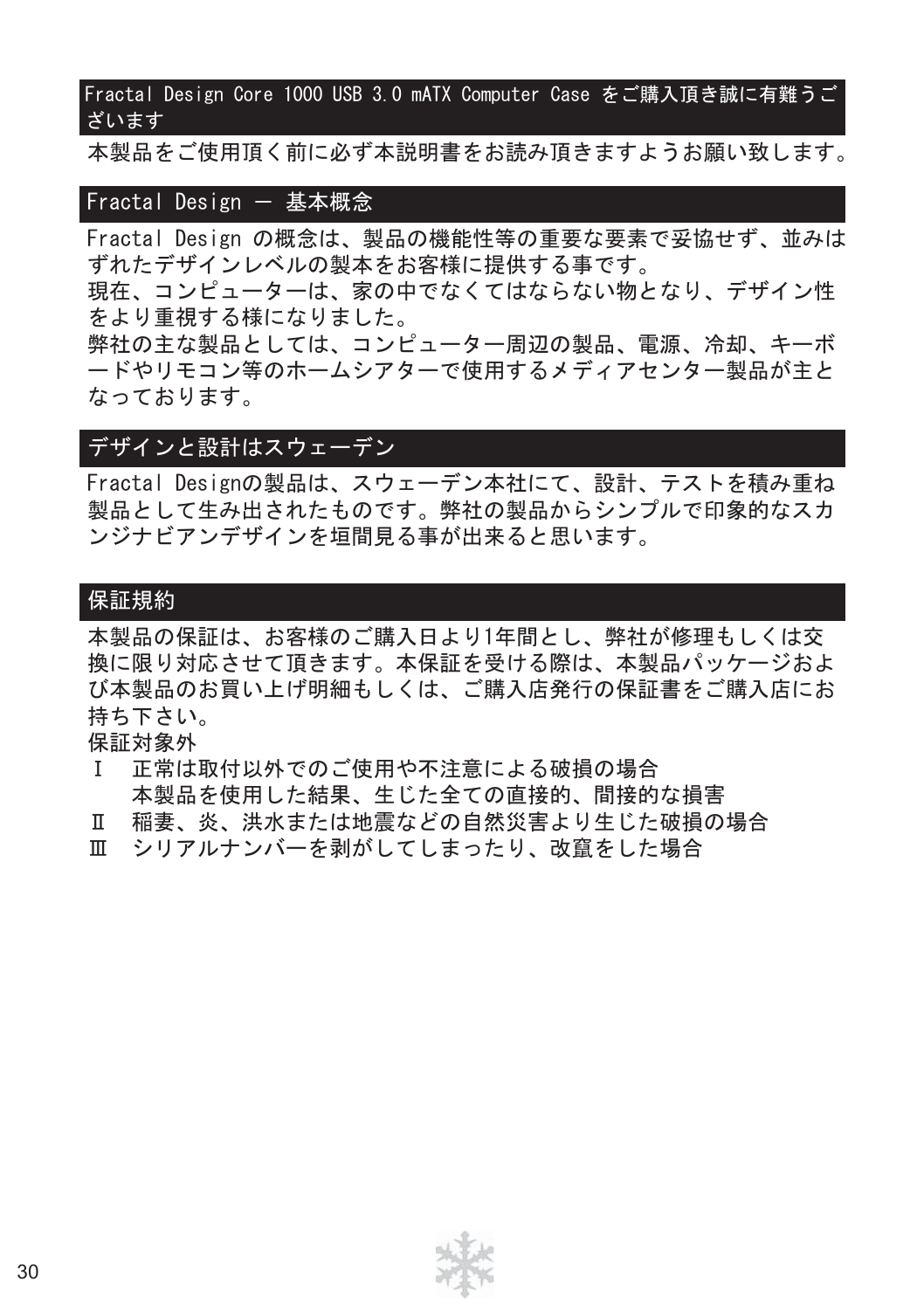### Core Series  $-1000$  USB 3.0

Fractal DesignのCore Seriesは、デザイン性、冷却性等を追求したケースで す。

#### 特徴

- ・メッシュのシンプルでエレガントなフロントパネル
- ・Micro ATX用のケースで、冷却システムのオプションを装備しています。
- ・着脱が簡単なHDDトレイに防振用のシリコンマウントを着用しています。
- ・合計3個のファンスロット (前面 120mmx1, 背面 92mmx1, 側面 120mmx1)
- ・合計1個のファン装着済み (前面 120mmx1)
- ・垂直に取りつけてあるHDDトレイは、簡単に着脱可能
- ・長さ350mm迄のグラフィックカードをサポート
- ・着脱が簡単なフロントパネルとクリップオンのファンスロット

Core 1000 USB 3.0の特徴としては、今までとは違いより小さくする事にこだ わり

ました。フロントパネルは、長さ350mm迄のグラフィックカードをサポー トし、HDDマウントブラケットは、取外し可能です。

簡単に取外し出来、ファンフィルターも装着され埃も入りにくい構造です 拡張スロットは、ブラックに映えるホワイトカラーでDefineシリーズと同 じです。また、防振用シリコンマウントを採用しています。

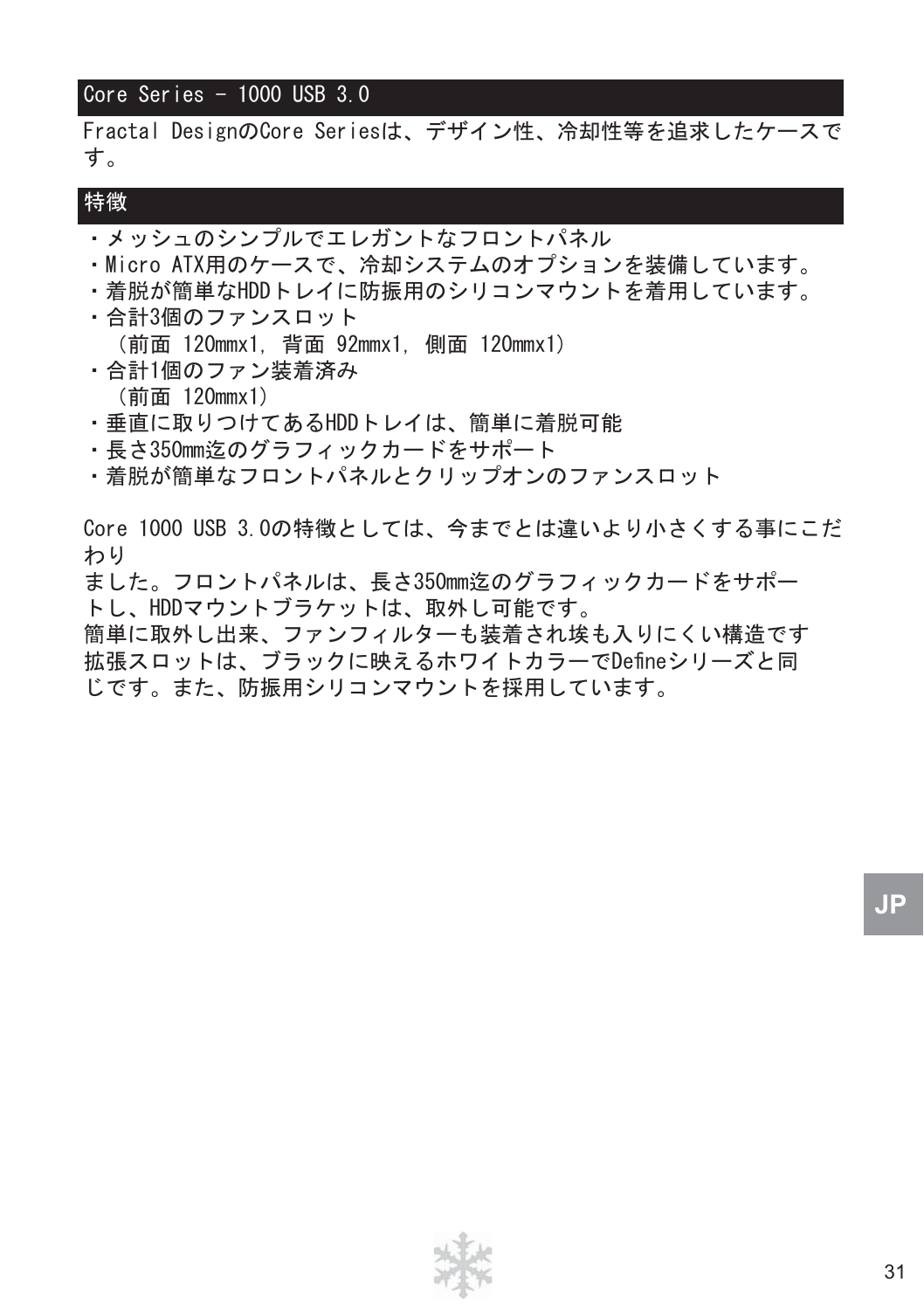# 冷却システム

·前面 Fractal Design 120mmファン@1200rpmx1 (実装済み)

- ・オプションとして背面 92mmx1のファンが取付可能 ・オプションとして側面 120mmx1のファンが取付可能
- 

# 仕様

- ・3.5インチHDDx2または、2.5インチSSDX3 (3.5インチx1+2.5インチx1 装着可)
- ・5.25インチベイx2 (3.5インチベイ変換ベゼルx1 付属)
- ・I/Oフロントパネル USB2.0x1, USB3.0x1, Audio I/O
- ・電源なし
- ・対応マザーボード Mini ITX, Micro ATX,
- ・4個の拡張スロット、ホワイトカラーのブラケット付
- ・長さ210mm迄のグラフィックカードをサポート(下部のHDD装着時)
- ・長さ350mm迄のグラフィックカードをサポート(下の部HDD着脱時)
- ・高さ135mm迄のCPUクーラーをサポート (下の部HDD着脱時)
- ・サイズ(WxHxD) 175x355x420mm
- ・重量 4.1kg

# その他

- $\cdot$  JAN $=$   $\vdash$  7350041081098
- ・型番 FD-CA-CORE-1000-USB3-BL

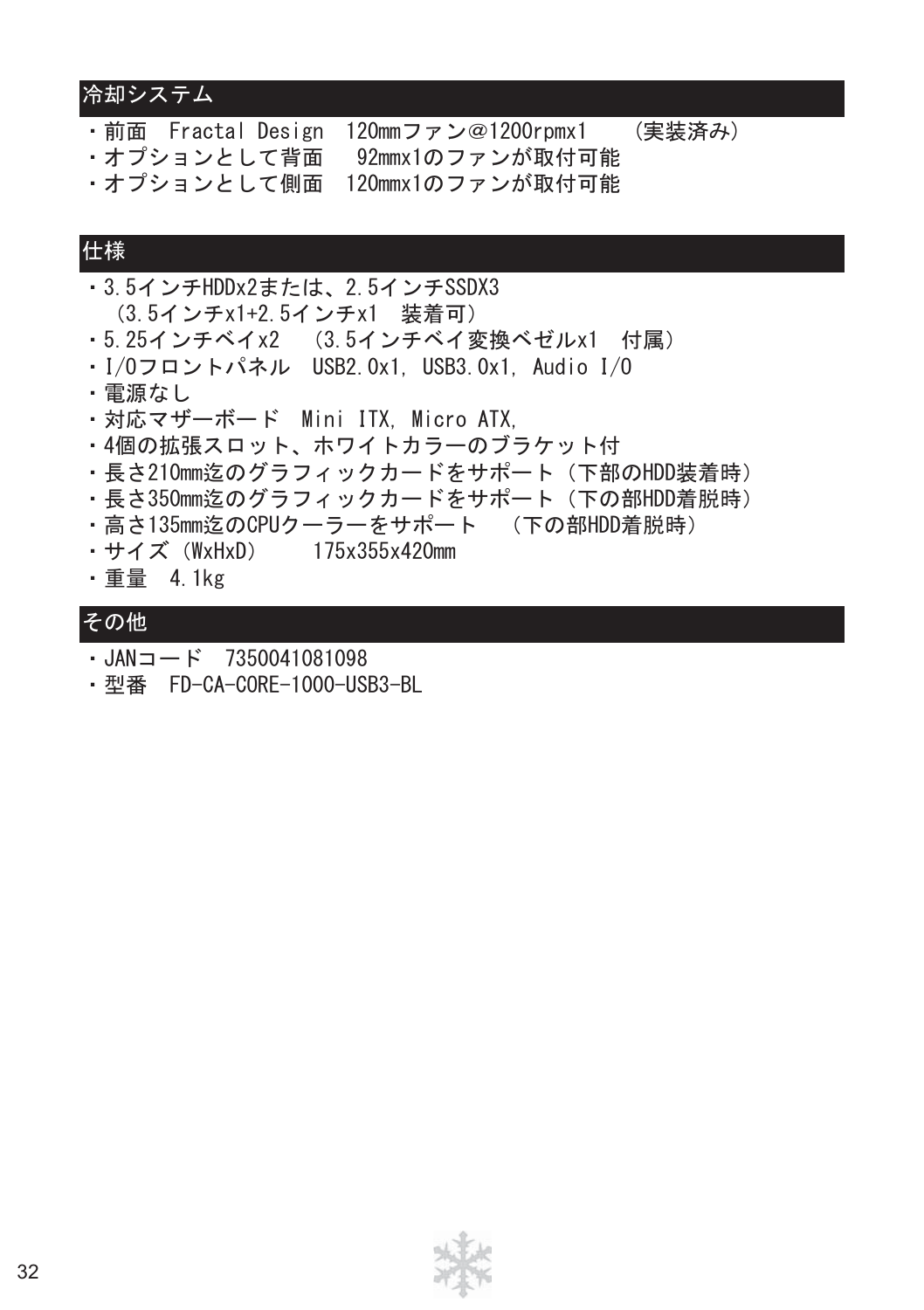組み立て方:

#### ラフィックカード210mm以上の取付方法

Core 1000 USB 3.0は、通常210mm以上のグラフィックカードもサポートしてい ますが、

下部のHDDを装着しない場合は、最長で350mmのグラフィックカードをサポート する事が可能です。また、長いグラフィックカードを使用の際は、下部のHDD の仕様はしないで下さい。電源コネクタが当たる可能性があります。

### フィルタクリーニング

フィルターは、システムに入り込む埃や塵を防ぎます。フィルターに溜まった 汚れを放置すると気流を妨げて冷却機能が低下しますので、こまめにお手入れ をお願いします。

・前面のフィルターは、電源を落として掃除をして下さい。下部にあるローレ ットネジを外しフロントパネルを引き開けて下さい。ファンを取外してフィ ルターの掃除をして下さい。元に戻す際、ファンの接続を忘れない様ご注意

下さい。

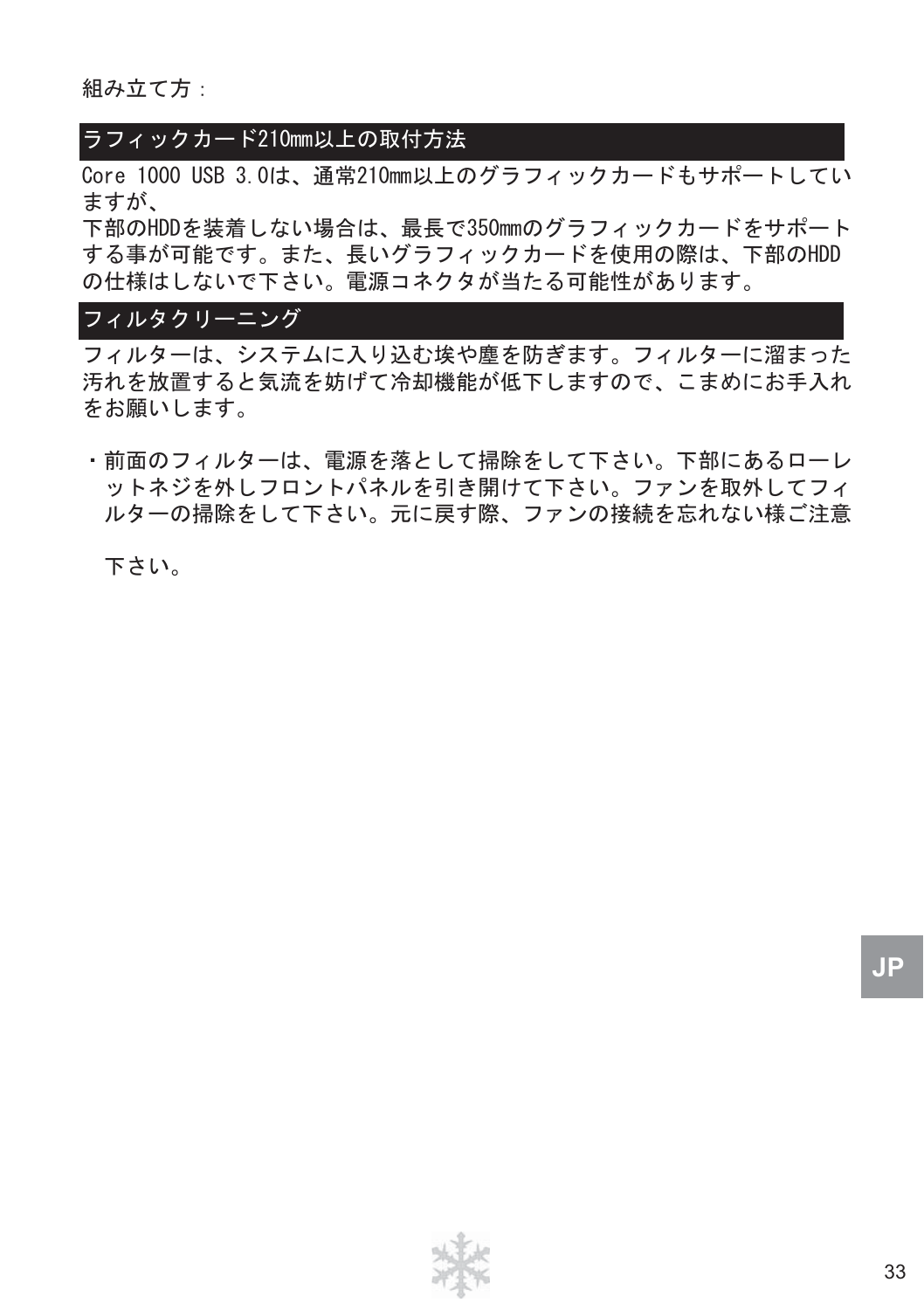# **Core 系列 - 1000 USB 3.0**

Fractal Design推出的新型 Core 系列机箱完美地将式样、功能、散热性能和价值集于 一身。

#### **主要特点**

- 简单而不失优雅的前面板,带有网眼和防尘网
- 对小型或微型 ATX 板型的性能进行了优化,有多种冷却方案
- 共 3 风扇插槽(前部一个,12公分,过滤用;背部一个,9.2公分;侧板一个,12公分)
- 前部有一个 12公分的风扇
- 创新的硬盘盒,拆卸方便,配有防振橡胶密封圈,可垂直安装硬盘盒
- 不使用下部的硬盘盒时,可安装长度可达 3.5公分的显卡
- 支持 3x 2.5" 固态硬盘
- 可用风扇插槽上的卡夹轻松拆下前面板

Core 1000 USB 3.0 系列具有多种通常仅在更昂贵及更大的机箱中才能见到的特点。由于 其创新性

的垂直可拆卸硬盘盒安装支架,可支持长达35公分的显卡。

前面板拆卸方便,并装有风扇防尘网,以确保内部无尘。光滑的黑色内部与白色的扩展插槽 对比强烈,搭配适当。与 Define 系列类似,所有的 HDD 托架均配有抗振动橡胶密封 圈,使得噪音极小。

### **冷却系统**

- 1个前端安装 Fractal Design 12公分风扇 · 转速 1200rpm
- 附加的两个风扇插槽可用于选装风扇; 一个为 9.2 公分 · 在背部; 另一个为 12公分 · 在侧面板。

#### **清单**

- 2x 3.5 英寸 硬盘盒或 3x 2.5"固态硬盘 可同时安装 1x 3.5英寸 硬盘盒和 1x 2.5"固态硬盘。
- 2x 5.25 英寸机架,配有 1x 5.25>3.5 英寸转换器
- 1x USB 2.0、1x USB 3.0 及 音频 I/O 口 安装在前面板的侧面
- 无电源
- 主板兼容性:Mini ITX 及 Micro ATX
- 4个白色卡座圆滑的扩展插槽
- 下部装有硬盘盒时,可安装长达 21公分的显卡
- 下部不安装硬盘盒时,可安装长达 35公分的显卡
- 所支持的CPU 风扇高度达 13.5公分
- 机箱尺寸(宽x高x深)加上前部及顶部档板为17.5x35.5x4.2公分
- 净重:4.1kg

#### **其它信息**

- \* EAN/GTIN-13: 7350041081098
- \* 产品代码:FD-CA-CORE-1000-USB3-BL
- \* 也可用于系统集成商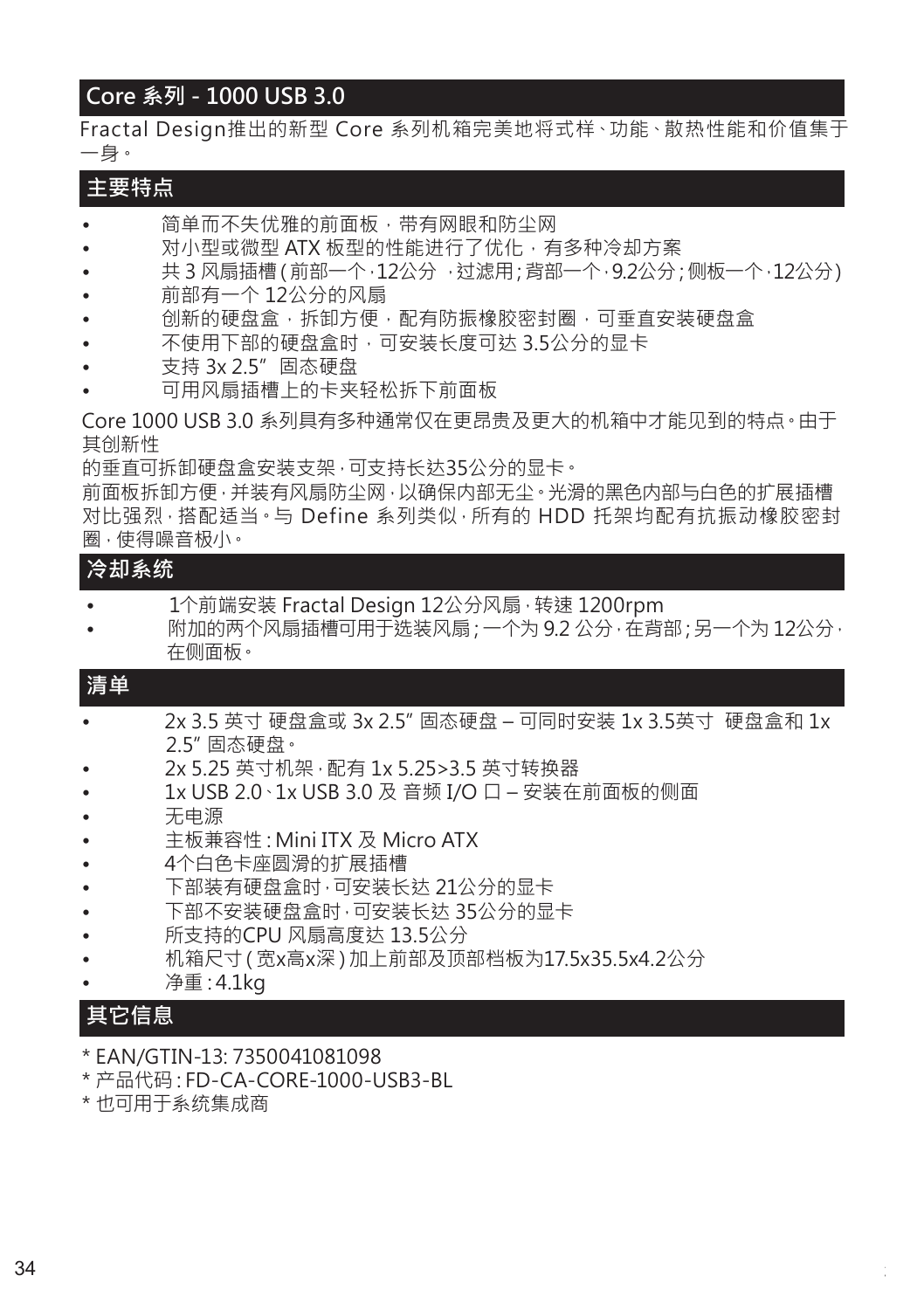# **安装长于26公分的显卡**

为应对未来的挑战, Core 1000 USB 3.0支持长度超过 21公分的显卡,只须仅在顶部安装硬 盘盒即可, 非常简单。仅使用一个硬盘盒时, 机箱中可安装长达 35公分的显卡! 然而, 装上长 显卡后,通常就无法在下部安装硬盤盒了,因为若这样做,电源连接器将会碰到硬盘盒托架。

#### **防尘网**

防尘网装在平常所用的进气口处,以防止灰尘进入系统。若防尘网变脏,也会阻碍空气的流 动,故需要定期清洗,以达到最佳的冷却效果。

• 而要清洁前部防尘网,则需要断开前部风扇的电源。然后使用底部的手柄拆卸前面 板,向外拉出,就可取下前面板。清洁防尘网,然后将其重新装上。不要忘记在这之 后重新接通风扇电源。

### **有限质保及责任范围**

Fractal Design Core 1000 USB 3.0 电脑主机保修期为终端用户交付之日起的二十四 (24) 个月,针对的是材料和/或工艺上的缺陷。在此保修期内,由Fractal Design决定是否对产品 进行维修或 更换。保修申请必须提交到销售产品的代理商处,运费预付。保修范围不包括:

- 产品已用于出租用途,使用不当,处理不当或未按照其既定的预
- 产品因自然灾害损坏,包括但不限于 电、火灾、洪水和地震。
- 产品的序列号和/或保修贴纸已被篡改或去除

北美区: support.america@fractal-design.com<br>德国/瑞士/奥地利: support.dach@fractal-design.com support.dach@fractal-design.com 欧洲及其他: support@fractal-design.com<br>中國: support china@fractal-design support.china@fractal-design.com